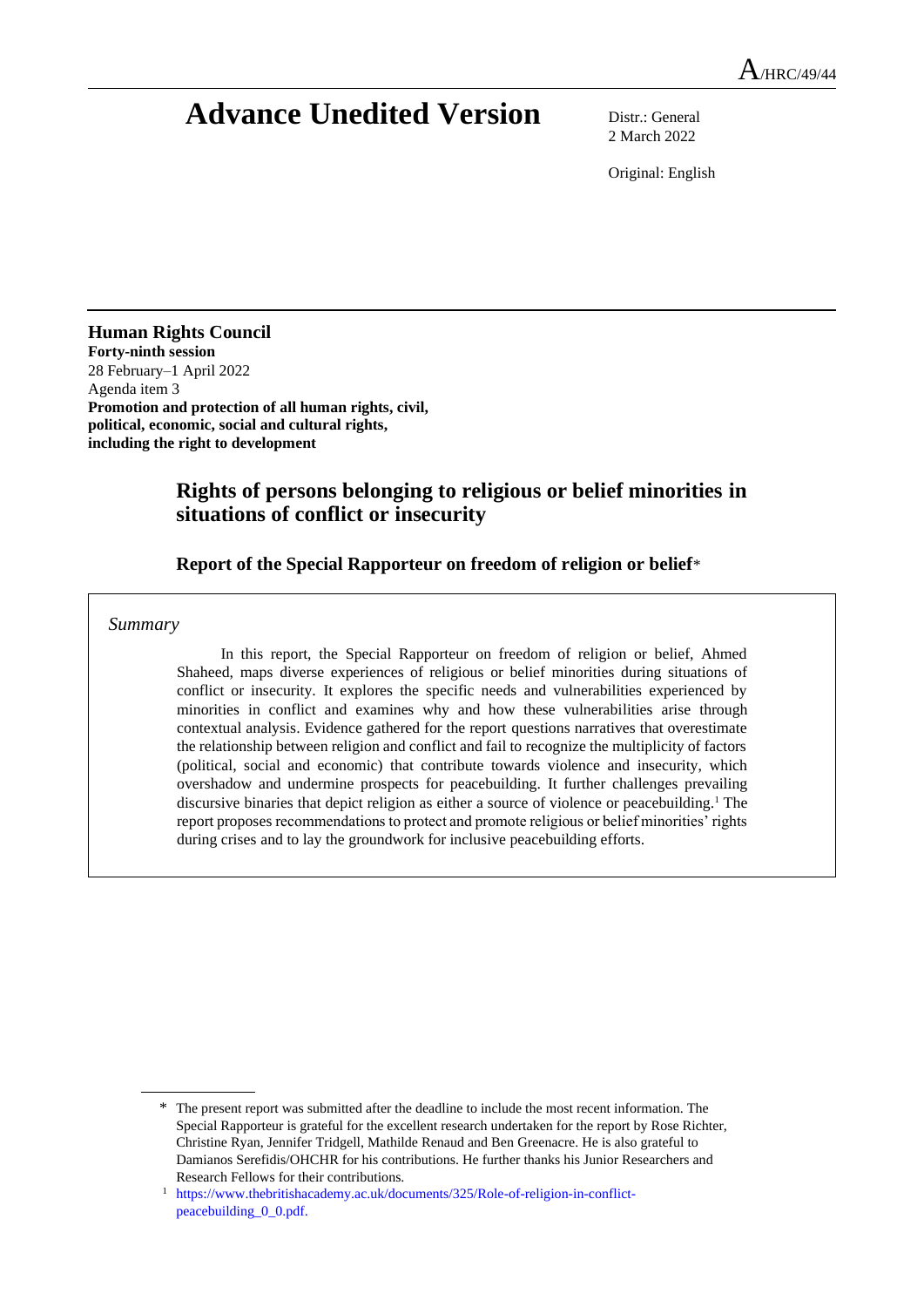# **I. Introduction**

1. Conflict, violence, and insecurity have driven forced displacement to historic levels this past decade, affecting 82.4 million persons worldwide in 2020.<sup>2</sup> Humanitarian crises are increasing in complexity and duration, now lasting over nine years on average, $3$  with the COVID-19 pandemic threatening to further amplify fragilities across the globe. In recent years, the rise in situations of conflict<sup>4</sup> and insecurity<sup>5</sup> has impacted communities of every religion or belief system, subverting their enjoyment of fundamental human rights, including freedom of religion or belief. A number of these crises and conflicts have a religious dimension, sometimes involving adherents of diverse faiths or adversaries within the same religious tradition. However, it is essential not to unduly overestimate the role of religion in either conflict or peace-making to the exclusion of other factors and motivations involved.<sup>6</sup> This approach is often reductive, concealing the complexities affecting the lives of peoples affected by conflict and crises, including members of religious or belief minorities.

2. Some invoke religion as a mobilizing tool, to rationalize violent behaviour, or as a source of values on which to base reconciliation and peacebuilding efforts. Religion or belief may also serve as an identity marker - typically intersecting with other identifiers such as ethnicity, gender, race and political affiliation - for targeting minority communities with hostility, discrimination, and violence during crises, which may compel them to flee. Violence against people or property, including religious sites, may be sporadic or systematic and may even amount to atrocity crimes. State and non-state actors may target minorities because they are in a strategic area, with actors attempting to drive them out or eliminate them. In some cases, armed groups may be recruited from a minority community to push a particular agenda where they feel disenfranchised, disadvantaged or vulnerable and might, therefore, be a party to a conflict. By committing genocide, perpetrators threaten the very existence of a certain community. More broadly, however, religious or belief minorities may be affected along with others because of ongoing conflict or insecurity rather than because of their faith identity.

3. There is a nascent discussion on the nexus between freedom of religion or belief and security within the United Nations ("U.N.") system and beyond, including the 2019 U.N. Security Council's Arria-formula meeting on advancing the safety and security of religious minorities in armed conflict. Policymakers should avoid broad generalizations about the role of faith in either contributing to or preventing conflict, and not assume causal relationships between violations of freedom of religion or belief and violent conflict.<sup>7</sup> Nonetheless, policymakers should be concerned about the significant effects of conflict on religious or belief minorities – including where they are directly targeted, at least partly because of their identity.

4. Intolerance against one religious or belief community also harms all of society and undermines universal values of equality and human dignity. This report contains evidencebased analysis to inform policy and practical efforts, alongside recommendations for advancing a human rights approach that better protects and promotes minorities' rights and

<sup>2</sup> [https://www.unhcr.org/flagship-reports/globaltrends/.](https://www.unhcr.org/flagship-reports/globaltrends/)

<sup>3</sup> [https://ec.europa.eu/jrc/en/news/humanitarian-crises-around-world-are-becoming-longer-and-more](https://ec.europa.eu/jrc/en/news/humanitarian-crises-around-world-are-becoming-longer-and-more-complex)[complex.](https://ec.europa.eu/jrc/en/news/humanitarian-crises-around-world-are-becoming-longer-and-more-complex)

<sup>4</sup> Non-international armed conflicts and international armed conflicts, as generally defined in international law. See e.g[. https://www.icrc.org/en/doc/assets/files/other/opinion-paper-armed](https://www.icrc.org/en/doc/assets/files/other/opinion-paper-armed-conflict.pdf)[conflict.pdf.](https://www.icrc.org/en/doc/assets/files/other/opinion-paper-armed-conflict.pdf)

<sup>&</sup>lt;sup>5</sup> "Insecurity emerges when a government, faced with conflict and violence (...), cannot or will not ensure the protection of its citizens, organizations and institutions against threats to their well-being and the prosperity of their communities. Such threats may come from the State itself or from non-State actors. In several countries, organized crime, trafficking, civil unrest and terrorism have supplanted armed conflict as the main sources of violence and insecurity." https://www2.ohchr.org/english/ohchrreport2012/web\_en/allegati/7\_Violence.pdf, p.64.

<sup>6</sup> [https://www.thebritishacademy.ac.uk/documents/325/Role-of-religion-in-conflict](https://www.thebritishacademy.ac.uk/documents/325/Role-of-religion-in-conflict-peacebuilding_0_0.pdf)[peacebuilding\\_0\\_0.pdf.](https://www.thebritishacademy.ac.uk/documents/325/Role-of-religion-in-conflict-peacebuilding_0_0.pdf)

<sup>7</sup> [https://www.stimson.org/2021/violence-based-on-religion-or-belief-taking-action-at-the-united](https://www.stimson.org/2021/violence-based-on-religion-or-belief-taking-action-at-the-united-nations/)[nations/.](https://www.stimson.org/2021/violence-based-on-religion-or-belief-taking-action-at-the-united-nations/)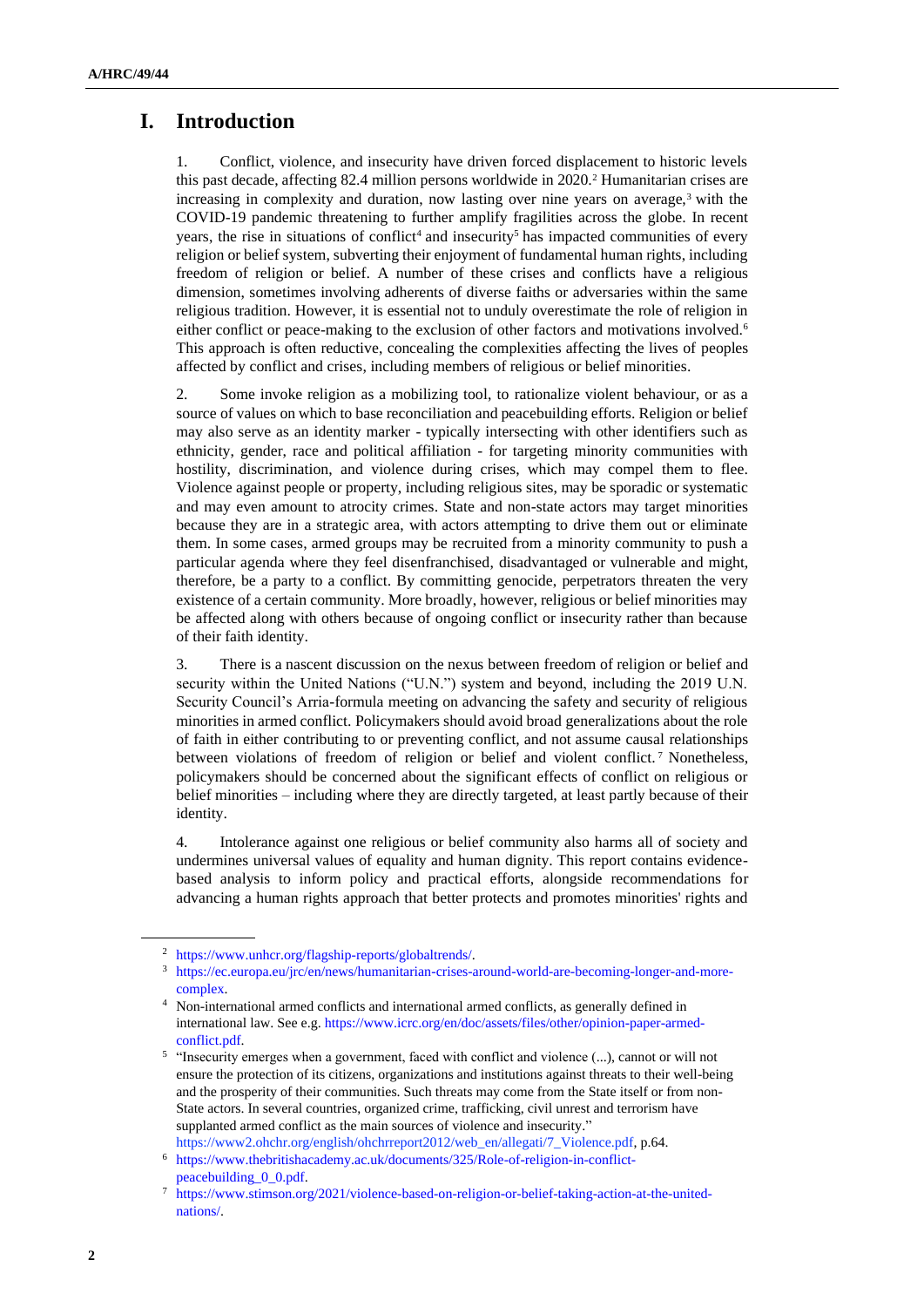laying the groundwork for inclusive transitions from conflict and insecurity towards peace. Consistent with his mandate, the Special Rapporteur has adopted a gender lens in identifying gender-specific abuses and making recommendations.

## **II. Activities of the Special Rapporteur**

5. The Special Rapporteur convened a two-day symposium to explore conditions of increasing insecurity that Baha'i communities experience in four States. Participants included representatives of the Baha'i community, civil society, Governments, international organizations, and U.N. experts. The outcome document of this symposium contains recommendations of the Special Rapporteur for various stakeholders.<sup>8</sup>

6. He collaborated with civil society in a two-day expert consultation<sup>9</sup> to survey trends in combating antisemitism including positive developments and enduring challenges faced by Jewish communities in combating antisemitism. Building on this assessment, he will work with various stakeholders to advance the implementation of the recommendations contained in his report to the  $74<sup>th</sup>$  session of the U.N. General Assembly.<sup>10</sup>

7. The Special Rapporteur has engaged in follow-up work to his 2021 report on countering Islamophobia/anti-Muslim hatred, <sup>11</sup> including participation in European Commission against Racism and Intolerance's consultations for their General Policy Recommendation No. 5 on Preventing and Combating Anti-Muslim Racism and Discrimination.

8. He has engaged with Member States, U.N. Office on Genocide Prevention and the Responsibility to Protect, Office for Democratic Institutions and Human Rights of the Organisation for Security and Cooperation in Europe, and a number of civil society organisations to advance the recommendations contained in his reports.

9. The Special Rapporteur continues to monitor, through engagement with civil society, a number of situations of serious concern raised in his reports and Communications and where requests for a country visit have not been accepted.

10. His report to the General Assembly in September 2022 will examine the obstacles faced by Indigenous peoples in the exercise and enjoyment of their right to freedom of religion or belief.

# **III. Methodology**

11. To inform the present report, the Special Rapporteur held 37 consultations and 16 bilateral meetings, online, between November 2021 and January 2022 with stakeholders from all five geographical regions. Participants included victims of rights violations, human rights defenders; faith leaders and influencers; policymakers; academics, lawyers, representatives of U.N. offices, and officials from other intergovernmental and international organizations. In response to his call for submissions, he received and reviewed 64 total submissions from States, civil society, and individuals. He extends his deepest gratitude to all who provided their time and insight.

12. When preparing this report, a critical methodological challenge was the widely acknowledged lack of comprehensive or disaggregated data recording experiences of religious or belief minorities during conflict and insecurity globally, as the Special Rapporteur on minority issues has also highlighted.<sup>12</sup> Researchers and rights monitors have cited security risks as a primary challenge for gathering data in conflict zones, along with the reluctance of minorities to engage for fear of ramifications. Moreover, researchers may overlook faith identity or be biased when gathering demographic information. This report

<sup>8</sup> [https://www.ohchr.org/Documents/Issues/Religion/Annex-Bahai-minority.docx.](https://www.ohchr.org/Documents/Issues/Religion/Annex-Bahai-minority.docx)

<sup>9</sup> <https://www.jbi-humanrights.org/JBI%20SR%20FORB%20Antisemitism%20Consultation.pdf>.

 $10$  A/74/358.

<sup>11</sup> [A/HRC/46/30.](https://www.ohchr.org/EN/Issues/FreedomReligion/Pages/Annual.aspx)

<sup>12</sup> [A/71/254,](https://undocs.org/Home/Mobile?FinalSymbol=A%2FRES%2F71%2F254&Language=E&DeviceType=Desktop) para.16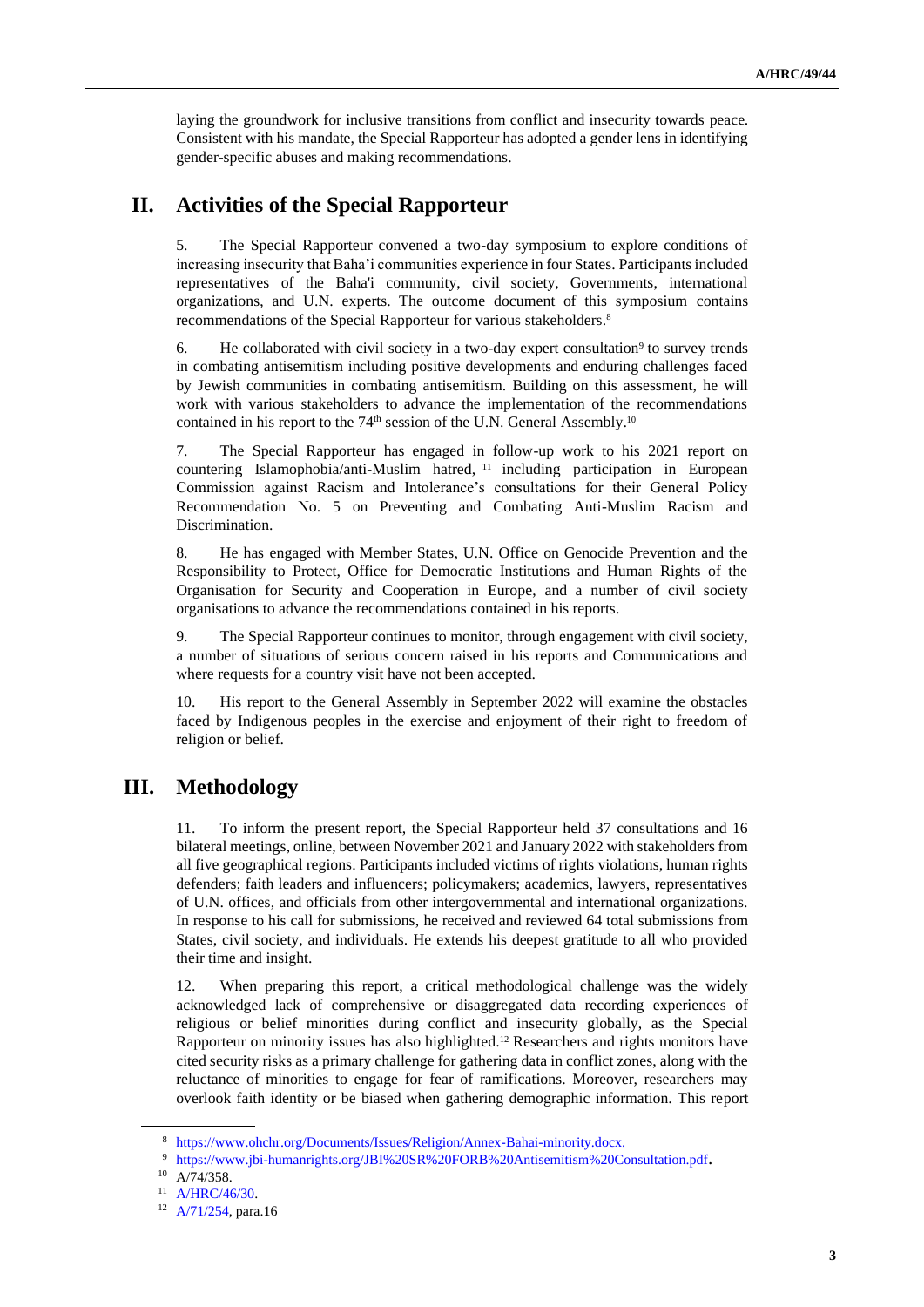does not seek to analyze every situation of conflict or insecurity involving religious or belief minorities – but rather to map key themes in their experiences and provide illustrative examples drawn from affected communities.

# **IV. Legal Framework**

13. The right to freedom of religion or belief, enshrined in Article 18 of the International Covenant on Civil and Political Rights ("ICCPR") and Article 18 of the Universal Declaration of Human Rights and elaborated in the 1981 Declaration on the Elimination of All Forms of Intolerance and of Discrimination Based on Religion or Belief ("1981 Declaration"), protects people of all faiths and none<sup>13</sup> to hold and manifest a religion or belief of one's choice, either individually or in community with others, in public or in private. Persons belonging to religious or belief minorities are entitled not only to enjoy all rights in the ICCPR and other human rights instruments as individuals, but they also enjoy particular group rights as a minority under Article 27 ICCPR and the Declaration on the Rights of Persons Belonging to National or Ethnic, Religious and Linguistic Minorities ("1992 Declaration") encompassing their right to "profess and practise their own religion." Whether during conflict or peacetime, State parties must protect religious or belief minorities' existence, identity, and right to equality and non-discrimination; and ensure their right to participate effectively in cultural, religious, social, economic and public life, as well as in decisions affecting them. <sup>14</sup> Since human rights are interdependent, indivisible and inalienable, freedom of religion or belief is interwoven with core principles of equality, nondiscrimination and non-coercion and overlaps with other rights, including rights to freedom of opinion and expression, peaceful assembly and association, and education. Yet this report documents many concerning instances of discrimination and violence against religious or belief minorities contrary to these obligations.

14. The Special Rapporteur recalls that rights of religious or belief minorities are not dependent on State or theological recognition of minority or other status.<sup>15</sup> They enjoy these group rights regardless of whether the State recognizes minorities or not. Yet in practice, there is little consistency in understanding who is a "minority" in international human rights law ("IHRL"), forming a "stumbling block" to realizing their rights.<sup>16</sup> For the purposes of this report, the Special Rapporteur uses the Special Rapporteur on minority issues' working definition of "minority."<sup>17</sup>

15. IHRL always applies, whether in situations of armed conflict - where international humanitarian law ("IHL") also applies - or situations falling below that threshold, including insecurity or peacetime.<sup>18</sup> However, while States can never restrict the right to have or adopt a religion or belief, they may limit the right to manifest freedom of religion or belief in exceptionally rare cases as defined in Article 18(3) ICCPR, including where prescribed by law and necessary to protect public order and safety, provided that such limitation meets the tests of legality, legitimacy and proportionality, and is non-discriminatory in intent or effect.<sup>19</sup> Recalling that violating rights of religious or belief minorities may constitute atrocity crimes, the Special Rapporteur notes that the fact that one group is targeted based on their religious identity could form an element of the crime, $20$  and that intentionally attacking religious sites

<sup>13</sup> [CCPR/C/21/Rev.1/Add.11,](https://www.refworld.org/docid/453883fd1f.html) paras.1-2.

<sup>14</sup> 1992 Declaration, arts.1-4; Convention on the Rights of the Child, art.30; Convention on the Elimination of All Forms of Discrimination Against Women ("CEDAW"). See also 1981 Declaration, art.2[; https://www.ohchr.org/Documents/Publications/MinorityRights\\_en.pdf.](https://www.ohchr.org/Documents/Publications/MinorityRights_en.pdf)

<sup>15</sup> [A/HRC/22/51,](https://undocs.org/Home/Mobile?FinalSymbol=A%2FHRC%2F22%2F51&Language=E&DeviceType=Desktop) para.19; [A/75/385,](https://undocs.org/Home/Mobile?FinalSymbol=A%2F75%2F385&Language=E&DeviceType=Desktop) para.11.

<sup>16</sup> [A/74/160,](https://undocs.org/Home/Mobile?FinalSymbol=A%2F74%2F160&Language=E&DeviceType=Desktop) para.21.

<sup>17</sup> [A/74/160,](https://undocs.org/Home/Mobile?FinalSymbol=A%2F74%2F160&Language=E&DeviceType=Desktop) para.53.

<sup>18</sup> [A/HRC/28/66](https://undocs.org/Home/Mobile?FinalSymbol=A%2FHRC%2F28%2F66&Language=E&DeviceType=Desktop) paras.47, 56-57[, CCPR/C/GC/36,](https://www.refworld.org/docid/5e5e75e04.html) para.64.

<sup>19</sup> ICCPR, art.18(3). See als[o A/73/362](https://undocs.org/Home/Mobile?FinalSymbol=A%2F73%2F362&Language=E&DeviceType=Desktop) para.51.

<sup>&</sup>lt;sup>20</sup> Rome Statute of the International Criminal Court ("Rome Statute"), arts. 6 and  $7(1)(h)$ .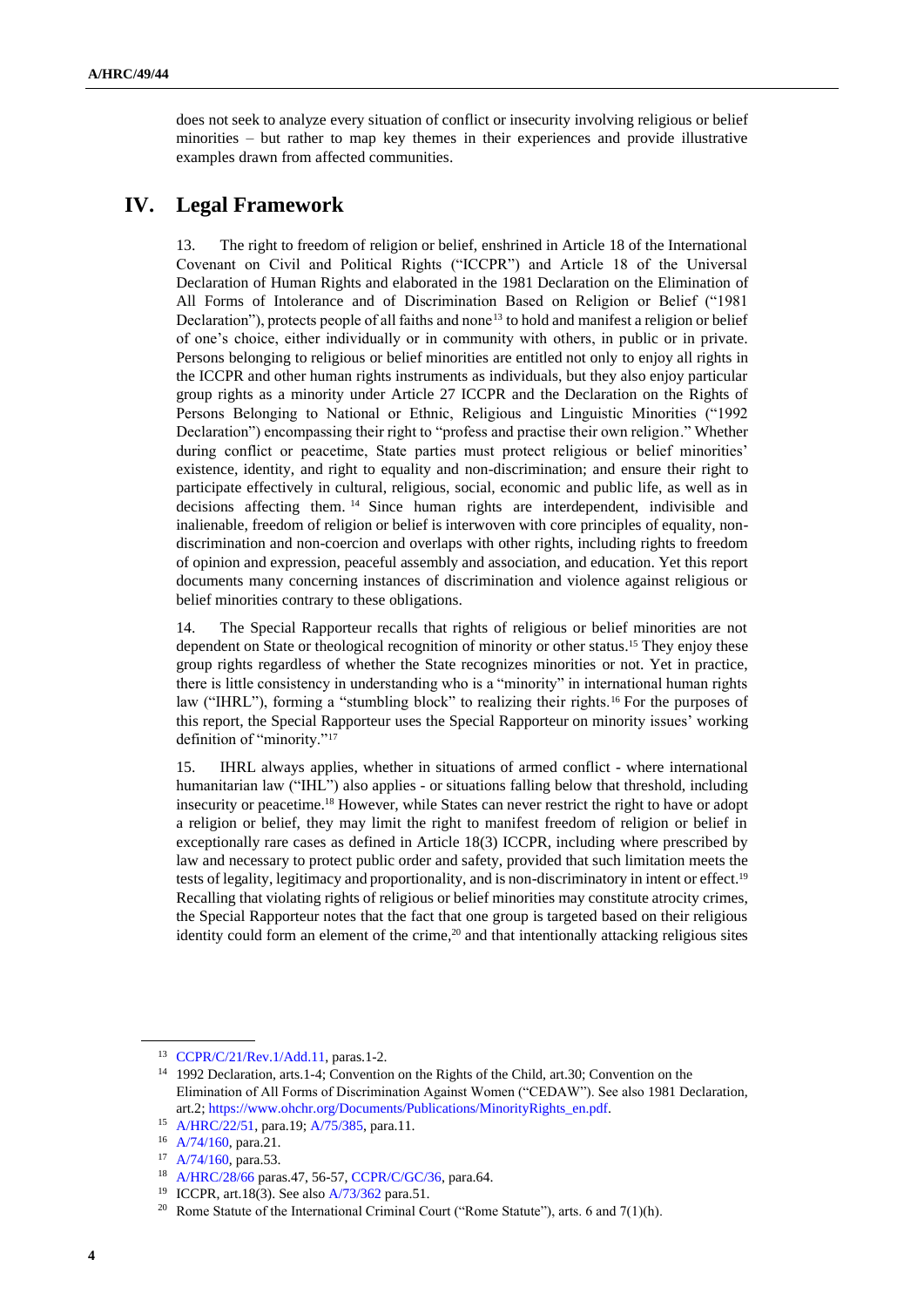during conflict may violate international criminal  $law<sup>21</sup>$  and IHL,<sup>22</sup> except in highly limited circumstances.<sup>23</sup>

# **V. Key Findings**

### **A. Instrumentalising religious or belief identities**

16. Many conflict analysts, human rights defenders, and faith communities contend that actors often instrumentalize religious identities to further their agendas during situations of conflict and insecurity, even when religion is not a factor. While ethno-religious tensions are not a primary feature of conflict in Nigeria, for example, different groups exploit these tensions for "political purposes" or to "mobilize people to their cause."<sup>24</sup> Some interlocutors warn against overemphasizing the role of religion during crises, since it may prove strategically divisive and diversionary. <sup>25</sup> Some human right experts from Israel and the Occupied Palestinian Territory ("OPT") have asserted that a focus on religious minorities may seek to strategically divide the Palestinian people along faith lines, while diverting attention from issues driving conflict. In Afghanistan, conflict-affected communities have expressed their concerns that the Taliban will emphasize religious differences to divide communities and undermine prospects of unified resistance.

17. The Special Rapporteur notes the power of hateful rhetoric to worsen or create harmful realities for minorities in fragile settings.<sup>26</sup> In India, the spread of derogatory slurs against Christians and Muslims, such as "rice bag converts"<sup>27</sup> and conspiracy theories that Muslim men marry Hindu women to convert them ("love jihad"),<sup>28</sup> foster an environment where discrimination is not just tolerated but sanctioned by political leaders. Various authorities in the country have adopted anti-conversion bills that target Christians and Muslims in recent years.<sup>29</sup>

18. The casting of religious or belief communities as "foreigners" or having foreign allegiances is a source of mobilization against them, entrenches suspicion, fear, and discrimination, and leaves religious or belief minorities more fearful and exposed to violence. In Afghanistan, authority figures and some civilians have portrayed Sikhs and Hindus as loyal to India despite being Indigenous peoples.<sup>30</sup> A Houthi leader in Yemen has described Baha'is as Israeli spies, effectively making the community targets for harm.<sup>31</sup> In the Ukrainian regions of Donetsk and Luhansk, de facto authorities regularly accuse "non-traditional" Christian denominations like the Church of Latter-Day Saints and Jehovah Witnesses of being spies for Ukraine and "Western interests."<sup>32</sup>

19. State and non-State actors frequently mobilize *against* religious or belief minorities during conflict or insecurity. In some cases, however, they also *mobilize* some members of minorities to participate in hostilities. Regardless of whether those members are seeking to expand, protect themselves or satisfy grievances, their involvement greatly aggravates the risk to all those belonging to that minority group. In Central African Republic, the Séléka has capitalized on longstanding political, socio-economic, and cultural grievances to recruit Muslim and ethnic minorities. Decades of social exclusion and economic underdevelopment

<sup>&</sup>lt;sup>21</sup> Ibid., art.8(2)(b)(ix).

<sup>&</sup>lt;sup>22</sup> Protocols Additional to the Geneva Conventions of 12 August 1949: Protocol I, arts.53, 85 (4)(d); and Protocol II, art.16.

<sup>&</sup>lt;sup>23</sup> Namely, when religious sites are transformed into military objectives.

<sup>24</sup> [A/HRC/28/64/Add.2,](https://spinternet.ohchr.org/Download.aspx?SymbolNo=A%2fHRC%2f28%2f64%2fAdd.2&Lang=en) paras.26-31.

<sup>25</sup> Consultations-Israel and OPT; Afghanistan.

<sup>26</sup> [https://www.ohchr.org/EN/NewsEvents/Pages/DisplayNews.aspx?NewsID=24934&LangID=E,](https://www.ohchr.org/EN/NewsEvents/Pages/DisplayNews.aspx?NewsID=24934&LangID=E)  para.8.

 $27$  Consultation-India (Jammu and Kashmir).

<sup>28</sup> [A/HRC/46/30,](https://undocs.org/Home/Mobile?FinalSymbol=A%2FHRC%2F46%2F30&Language=E&DeviceType=Desktop) para.20.

<sup>&</sup>lt;sup>29</sup> [https://www.nytimes.com/2021/12/22/world/asia/india-christians-attacked.html.](https://www.nytimes.com/2021/12/22/world/asia/india-christians-attacked.html)

<sup>30</sup> Consultation–Afghanistan.

<sup>&</sup>lt;sup>31</sup> Consultation–Yemen.

<sup>&</sup>lt;sup>32</sup> Consultation-Ukraine.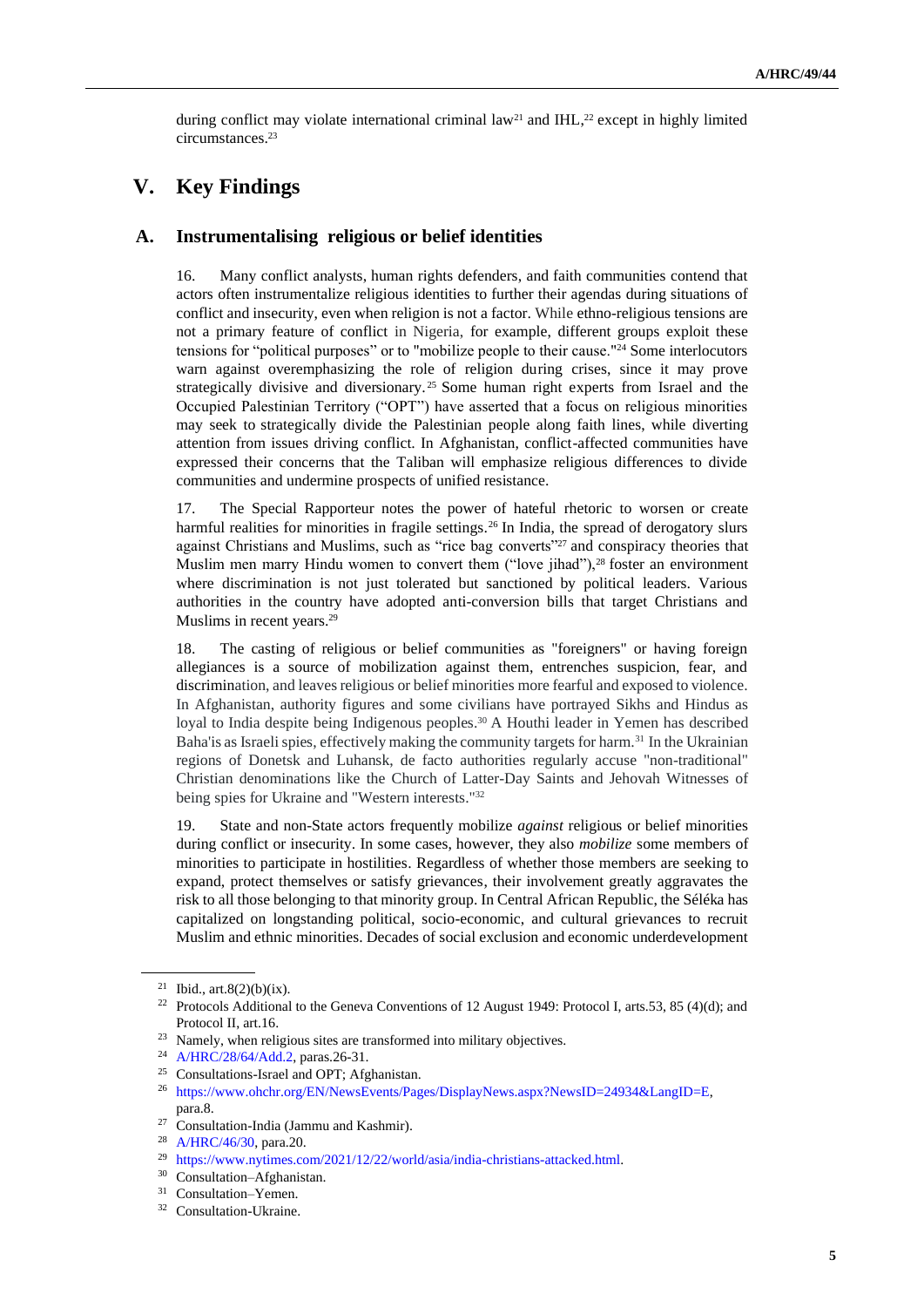have fostered the growth of a Shi'a Zaydi movement in North Yemen, culminating in the Houthis. <sup>33</sup> As insecurity rises, minorities may feel they must "pick sides" to protect themselves, typically with some actors' encouragement. Interlocutors report that the authorities in Syria cultivated relationships with Christian and Druze minority leaders in this vein while also furthering its broader self-legitimating narrative as "protector of minorities."<sup>34</sup> Foreign States allegedly have picked up such narratives to justify or provide cover for their military intervention.<sup>35</sup>

20. In response to State violence or legislative reforms that further entrench their disadvantage, religious or belief minorities may also take to the streets in protest –– sometimes violently clashing with government forces. Stakeholders report that the Indonesian Government's violent repression of a pro-independence movement in the predominantly Christian region of West Papua in Indonesia ("West Papua"),<sup>36</sup> has mobilized protests. Subsequent clashes between protestors and security forces between August and September 2019 have allegedly resulted in at least 40 deaths.<sup>37</sup>

21. Digital platforms are a popular medium for creating and spreading hateful rhetoric that incites actual harm against religious or belief minorities, including mob violence.<sup>38</sup> Online activities can also inflict intersectional harm, such as websites in India that promote mock "auctions" of Muslim women, especially those who are politically outspoken, as a means to compel their withdrawal from public life.<sup>39</sup>

22. Hateful rhetoric against faith minorities has also manifested in educational curricula, influencing future generations. Interlocuters report that leaders in Houthi-held areas of Yemen will amend the school curriculum to solely reflect their understanding of Islam.<sup>40</sup> Likewise, in Pakistan, stakeholders said that the textbooks previously provided to Christian and Hindu students referred to them as "enemies of Islam,"<sup>41</sup> instilling hate rather than tolerance among the future generation.<sup>42</sup> In recent years, attempts to reform the curriculum remain highly politicized.

### **B. Harm that threatens minorities' existence, identity, or ability to manifest their faith**

23. State and non-State actors often seek to realize their goals through extinguishing, expelling, or otherwise displacing entire communities.<sup>43</sup> They frequently target religious or belief identities to inflict harm on minorities, deploying tools (i.e., violence, intimidation, and discriminatory legislation) to restrict their human rights or uproot or eradicate a community. Myanmar is allegedly committing genocide against the Rohingya through a systematic campaign to extinguish or expel their communities from Rakhine State, inflicting widespread and often indiscriminate violence. <sup>44</sup>

24. During conflict, armed actors sometimes violently attack leaders and "influencers" of religious or belief minority communities to weaken the community's morale, resilience, or cohesion. In Yemen, the Houthis coerced Jewish and Baha'i communities into leaving blackmailing them by arbitrarily detaining religious leaders, influencers and community

<sup>33</sup> [https://carnegieendowment.org/files/war\\_in\\_saada.pdf.](https://carnegieendowment.org/files/war_in_saada.pdf) 

<sup>34</sup> Bilateral-Syria expert; Consultation-Syria.

<sup>&</sup>lt;sup>35</sup> Consultation-Syria.

<sup>36</sup> Consultation-West Papua.

<sup>37</sup> [https://www.hrw.org/news/2019/09/07/indonesia-investigate-deaths-papuan-protesters;](https://www.hrw.org/news/2019/09/07/indonesia-investigate-deaths-papuan-protesters) [https://www.hrw.org/news/2019/10/07/indonesia-investigate-riot-deaths-papua;](https://www.hrw.org/news/2019/10/07/indonesia-investigate-riot-deaths-papua) [https://humanrightspapua.org/wp-content/uploads/2021/12/HumanRightsPapua2021-ICP.pdf.](https://humanrightspapua.org/wp-content/uploads/2021/12/HumanRightsPapua2021-ICP.pdf)

<sup>38</sup> [https://www.sfcg.org/wp-content/uploads/2021/07/SearchForCommonGround\\_Handling-harmful](https://www.sfcg.org/wp-content/uploads/2021/07/SearchForCommonGround_Handling-harmful-content-online-report_April-2021.pdf)[content-online-report\\_April-2021.pdf.](https://www.sfcg.org/wp-content/uploads/2021/07/SearchForCommonGround_Handling-harmful-content-online-report_April-2021.pdf)

<sup>39</sup> [https://www.nytimes.com/2022/01/03/world/asia/india-auction-muslim-women.html.](https://www.nytimes.com/2022/01/03/world/asia/india-auction-muslim-women.html)

<sup>40</sup> Consultation-Yemen.

<sup>41</sup> Consultation-Pakistan.

<sup>42</sup> Consultation-Pakistan.

<sup>43</sup> e.g. Myanmar, Yemen, India (Jammu and Kashmir), West Papua and Afghanistan.

<sup>44</sup> A/HRC/49/CRP.1.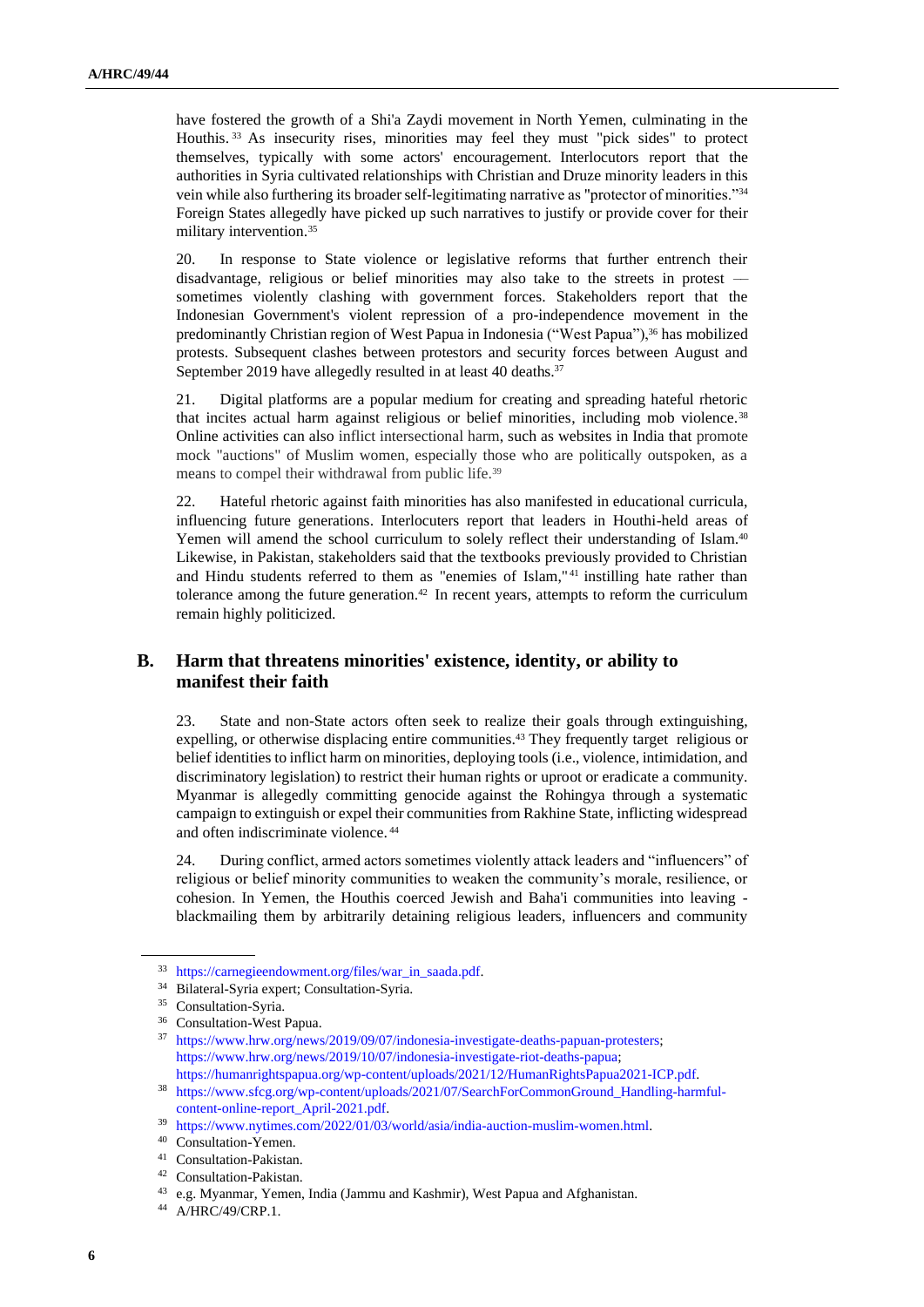members – negatively impacting the Baha'i population and resulting in only one Jew reportedly remaining in the country, from a population of approximately between 1,500- 2,000 Jews in 2016.<sup>45</sup> One Yemeni Baha'i, currently living in exile, recounted that he was forced to decide between indefinite prison or leaving his country forever.<sup>46</sup> The Tatmadaw in Myanmar has reportedly arbitrarily detained, tortured, and murdered religious leaders and influencers from ethno-religious minorities.<sup>47</sup> Monitors report that a *muezzin* (a person who calls Muslims to prayer) was reportedly hung inside a mosque to demoralize communities. And a Kachin Christian pastor's body was found handcuffed and beaten.<sup>48</sup> In Afghanistan, the Islamic State of Iraq and the Levant ("ISIL") affiliated group, Islamic State–Khorasan Province, has attacked Sikh and Hindu communities, killing several prominent leaders.<sup>49</sup> In Nigeria, the Central African Republic, West Papua, Sudan, and Yemen, prominent Christian figures reportedly received death threats, intimidation, or threats of being charged with apostasy (which may carry the death penalty).

25. During conflict or insecurity, actors often destroy, desecrate, occupy or raid religious sites to destroy sacred objects and literature, conscious of their significance to minority religious communities and impeding their ability to manifest their religion or belief. <sup>50</sup> Destruction of these sites is often part of a strategy to erase "whatever does not accord with their vision," frequently affecting minorities and dissenters within majorities.<sup>51</sup> In Myanmar, thirty-four Christian churches and three Islamic religious sites were reportedly destroyed or damaged between 1 February and 30 November 2021.<sup>52</sup> In Sudan, assailants allegedly attacked one church four times in two months.<sup>53</sup> In Yemen, armed forces reportedly targeted Houthi Shi'a religious sites, destroying or overtaking them, sometimes deploying hateful rhetoric in the process. Perpetrators also reportedly killed worshippers and committed sexual violence (including against religious influencers) while attacking sacred sites. In October 2021, an ISIL suicide bomber struck a Shi'a Muslim Mosque in northern Afghanistan, killing 46 people.

26. The Special Rapporteur received reports of forced conversions to compel assimilation and abandonment of faith identities. Evidence suggests that forced conversions of minorities have occurred in Nigeria, Myanmar, Afghanistan, Pakistan, and Sudan.<sup>54</sup> In 2018, twelve Christian men in Sudan were reportedly accused of apostasy, arrested, severely tortured, and pressured to recant their Christian faith.<sup>55</sup> Between March and April 2020, seven Christian women were allegedly kidnapped in Northern Nigeria and forcibly converted to Islam. In Myanmar, the military forcibly married and converted Christian Kachin women to Buddhism,<sup>56</sup> while members of the Arakan Rohingya Salvation Army has forcibly married and converted Hindu women to Islam (in a rare instance of one religious minority targeting another in this manner).<sup>57</sup> Furthermore, in Pakistan, people emboldened by an environment of impunity, discrimination, and violence against minorities abducted and forcibly married minority faith women after coercing their conversion to Islam.<sup>58</sup>

<sup>45</sup> [https://www.refworld.org/docid/56a145d6754.html,](https://www.refworld.org/docid/56a145d6754.html) p.10; Consultation-Yemen.

<sup>46</sup> Consultation-Yemen.

<sup>47</sup> Submission-Alliance Defending Freedom.

<sup>48</sup> Submission-International Commission of Jurists ("ICJ").

<sup>49</sup> Submissions-Bundesamt für Migration und Flüchtlinge; and Coordination des Associations et des Particuliers pour la Liberté de Conscience-United Sikhs.

<sup>50</sup> e.g. Myanmar (Submission-ICJ); Sudan [\(A/HRC/WG.6/39/SDN/2,](https://documents-dds-ny.un.org/doc/UNDOC/GEN/G21/235/73/PDF/G2123573.pdf?OpenElement) p.5); Yemen; OPT; Libya; Nigeria; Afghanistan.

<sup>51</sup> [A/71/317,](https://undocs.org/pdf?symbol=en/A/71/317) paras.35-36.

<sup>52</sup> Submission-ICJ.

<sup>53</sup> [https://www.csw.org.uk/2020/03/18/press/4585/article.htm.](https://www.csw.org.uk/2020/03/18/press/4585/article.htm) See als[o A/HRC/WG.6/39/SDN/2,](https://undocs.org/A/HRC/WG.6/39/SDN/2) p.5.

<sup>54</sup> E[g https://undocs.org/A/74/342,](https://undocs.org/A/74/342) para.26.

<sup>55</sup> [https://www.csw.org.uk/2018/11/02/press/4157/article.htm.](https://www.csw.org.uk/2018/11/02/press/4157/article.htm)

<sup>56</sup> [https://undocs.org/A/74/342,](https://undocs.org/A/74/342) para.26.

<sup>57</sup> [https://www.amnesty.org/en/latest/news/2018/05/myanmar-new-evidence-reveals-rohingya-armed](https://www.amnesty.org/en/latest/news/2018/05/myanmar-new-evidence-reveals-rohingya-armed-group-massacred-scores-in-rakhine-state/)[group-massacred-scores-in-rakhine-state/.](https://www.amnesty.org/en/latest/news/2018/05/myanmar-new-evidence-reveals-rohingya-armed-group-massacred-scores-in-rakhine-state/)

<sup>58</sup> Consultation - Pakistan (Christian); https://thesouthasiacollective.org/wpcontent/uploads/2022/01/SASM2021.pdf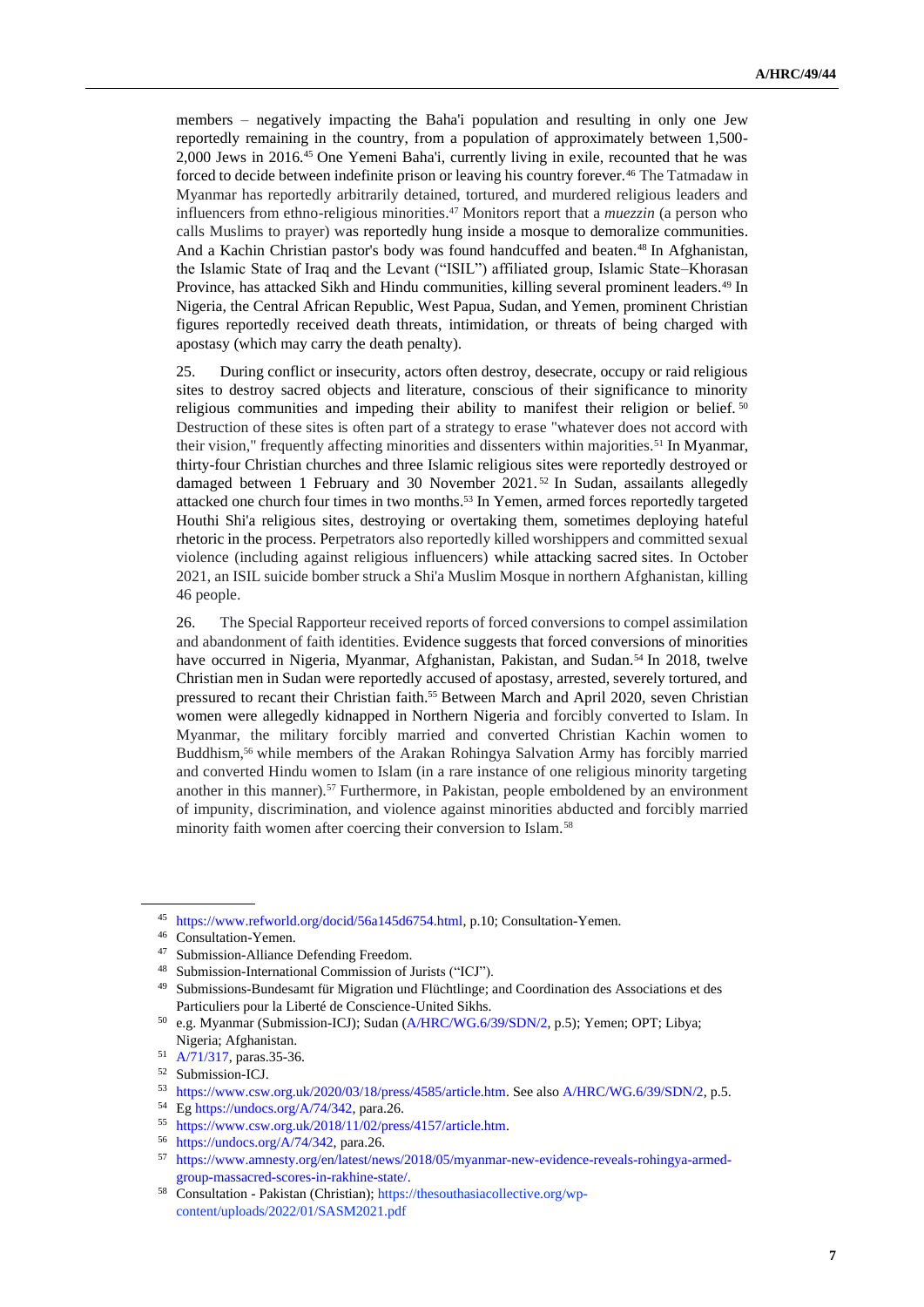27. Armed actors regularly inflict sexual and gender-based violence ("SGBV") as a devastating tool to destroy the fabric of minority communities. <sup>59</sup> Experiences of Yazidi women in Iraq, sexually assaulted and enslaved at the hands of ISIL fighters, Rohingya Muslim women in Myanmar, and Christian women in Northern Nigeria provide three such harrowing examples. The Special Rapporteur also recalls reports that authorities have raped, sexually abused and sterilized Uighur women in "re-education" camps in China.<sup>60</sup> While women are often disproportionately targeted with gender-based violence, such assaults are not limited to them. For instance, amongst the Rohingya Muslim population, the military also targeted male heads of the household and Imams with torture and sexual violence.<sup>61</sup>

28. Deliberately making the situation for faith minorities more precarious during crises, some authorities introduced restrictive measures on their manifestation of religion or belief, including by restricting religious rites and access to places of worship. <sup>62</sup> Amid increasing hostilities, Sri Lanka's Eastern Heritage Task Force reportedly designated minority archaeological and holy sites as "Buddhist sites" to limit minority access to religious sites.<sup>63</sup>

29. Indian authorities have closed mosques across Kashmir (ostensibly viewing them as a focal point for unrest) and imposed restrictions that frustrate the celebration of Islamic holidays, such as barring public processions during Muharram and Eid.<sup>64</sup> In Jerusalem, Israeli authorities reportedly restricted Christians and Muslims from accessing certain places of worship, including the Church of the Holy Sepulchre and Al Aqsa mosque during religious rites, often using its rigorous system of permits and checkpoints.<sup>65</sup> States also reportedly (i) impose rigid and mandatory registration requirements;<sup>66</sup> (ii) compel practices that contravene minorities' beliefs;<sup>67</sup> or (iii) criminalize religious conduct, such as preaching or conversion.

30. Armed actors have targeted religious or belief minorities with seizure of property and land grabs, severing access to resources, and often compounding their economic disenfranchisement.<sup>68</sup> For instance, in the Donetsk and Luhansk regions of Ukraine, armed separatist groups have allegedly seized property belonging to Christians and Jehovah's Witnesses.<sup>69</sup> In September 2021, the Taliban reportedly took the homes, livestock, and crops of approximately 700 Shi'a Hazara families. <sup>70</sup> To promote an ethnically unitary and religiously non-pluralistic state, the Taliban has allegedly sought to force the ethno-religious non-Pashtun minorities to leave. Meanwhile, the Pakistan Supreme Court found that most blasphemy cases are "based on false accusations stemming from property issues or other personal vendettas [...], and they inevitably lead to mob violence against the entire community."<sup>71</sup>

31. Conscientious objectors from religious or belief minorities, frequently those with pacifist tenets, have faced compulsory conscription, at times violating their right to conscientious objection to military service. <sup>72</sup> Rights monitors report cases of prosecutions and arbitrary detentions of Druze by Israeli authorities<sup>73</sup> and Jehovah's Witnesses, including

<sup>59</sup> Consultation-Myanmar.

<sup>60</sup> [A/HRC/46/30,](https://undocs.org/Home/Mobile?FinalSymbol=A%2FHRC%2F46%2F30&Language=E&DeviceType=Desktop) para.45.

<sup>61</sup> [https://www.thenewhumanitarian.org/news-feature/2019/09/04/Rohingya-men-raped-Myanmar-](https://www.thenewhumanitarian.org/news-feature/2019/09/04/Rohingya-men-raped-Myanmar-Bangladesh-refugee-camps-GBV)[Bangladesh-refugee-camps-GBV](https://www.thenewhumanitarian.org/news-feature/2019/09/04/Rohingya-men-raped-Myanmar-Bangladesh-refugee-camps-GBV) 

<sup>62</sup> Myanmar; Sri Lanka; Nigeria; OPT; India (Jammu and Kashmir).

<sup>63</sup> Consultation-Sri Lanka. See als[o A/HRC/43/48/Add.2,](https://undocs.org/en/A/HRC/43/48/Add.2) para.39.

<sup>64</sup> Consultation-India (Jammu and Kashmir).

<sup>65</sup> [https://www.alhaq.org/publications/15212.html,](https://www.alhaq.org/publications/15212.html) pp.8-9, 31-34; [https://www.ochaopt.org/content/longstanding-access-restrictions-continue-undermine-living](https://www.ochaopt.org/content/longstanding-access-restrictions-continue-undermine-living-conditions-west-bank--palestinians)[conditions-west-bank--palestinians](https://www.ochaopt.org/content/longstanding-access-restrictions-continue-undermine-living-conditions-west-bank--palestinians)

<sup>66</sup> https://www.ohchr.org/Documents/Countries/UA/UkraineCivicSpace2021-EN.pdf, para.56

<sup>67</sup> e.g. Consultation-Afghanistan.

<sup>68</sup> e.g. Central African Republic; West Papua; Yemen; Sri Lanka.

<sup>69</sup> Consultation-Ukraine.

<sup>70</sup> [https://www.hrw.org/news/2021/10/22/afghanistan-taliban-forcibly-evict-minority-shia;](https://www.hrw.org/news/2021/10/22/afghanistan-taliban-forcibly-evict-minority-shia) Consultation-Afghanistan.

<sup>71</sup> https://www.amnesty.org/en/documents/asa33/5136/2016/en/.

<sup>72</sup> e.g[. CCPR/C/112/D/2179/2012.](https://www.undocs.org/Home/Mobile?FinalSymbol=CCPR%2FC%2F112%2FD%2F2179%2F2012&Language=E&DeviceType=Desktop)

<sup>73</sup> [https://www.amnesty.org/ar/wp-content/uploads/2021/06/mde150082014en.pdf;](https://www.amnesty.org/ar/wp-content/uploads/2021/06/mde150082014en.pdf) [https://wri](https://wri-irg.org/en/node/15237)[irg.org/en/node/15237.](https://wri-irg.org/en/node/15237)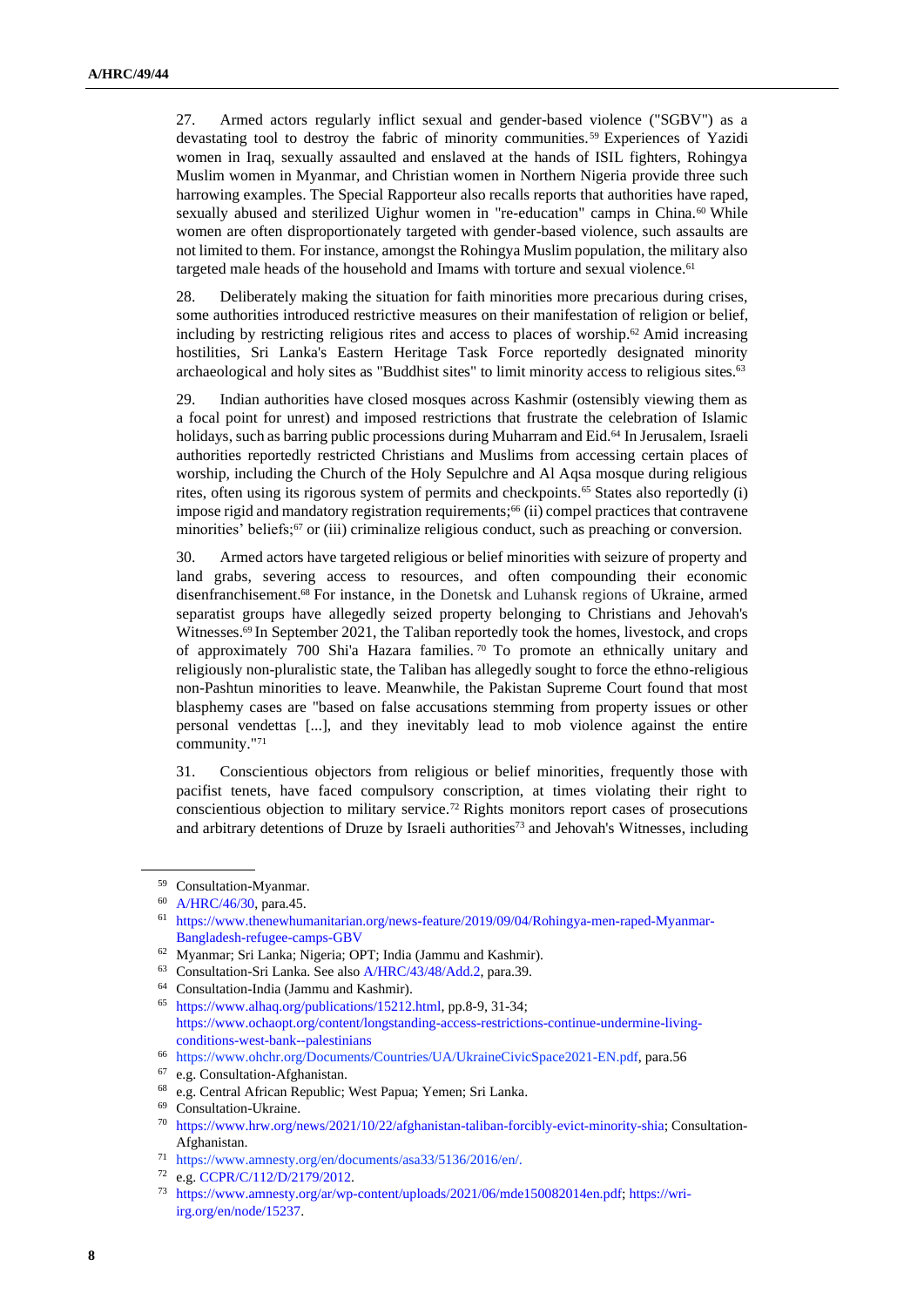in Armenia, Azerbaijan, and Eritrea, when they rejected military service as conscientious objectors.

### **C. Instrumentalizing conflict or insecurity to justify or ignore human rights violations**

32. Several State authorities have invoked situations of conflict or insecurity as either politically convenient justifications for their failure to fulfil their human rights obligations or to instrumentalize fragility of certain communities to further their political goals. In many cases, States use oppressive counterterrorism measures to infringe on the rights of religious or belief minorities in the name of combating "extremism" and insecurity. The Tatmadaw in Myanmar, Syrian authorities, and de facto authorities in Donetsk, Ukraine have reportedly depicted or conflated entire religious minority communities<sup>74</sup> with terrorists to justify violence against them and sow public distrust. Monitors note that acts perpetrated against communities of some 10 million Uighurs in China are committed in the name of combating violent extremism and that Chinese authorities often label peaceful manifestations of faith (e.g., praying and religious ceremonies) as "suspicious behaviour."<sup>75</sup> In October 2021, Israel banned six Palestinian human rights organizations – including groups advocating for freedom of religion or belief – alleging terrorist affiliations.<sup>76</sup> Sri Lanka's sweeping counterterrorism measures reportedly translate to over-policing and intimidation of minority religious communities, especially Muslims, with some organizations receiving Islamic *zakat* donations fearing police interrogation and arrest.<sup>77</sup>

33. Some States have invoked the need to restore or maintain public order to rationalize targeting minorities. According to one Nigerian interlocutor, prominent Humanist and human rights defender Mubarak Bala was detained, in part, to avert public unrest in Nigeria,<sup>78</sup> further noting "our persecution is a [tool for] managing insecurity."<sup>79</sup> During conflict and insecurity, States also ignore their obligations to protect the rights of displaced religious or belief minorities in the name of political expediency. U.N. experts have called upon 57 governments to repatriate their nationals from refugee camps in northeast Syria - home to over 64,000 people, primarily Sunni-Muslim women and children, where they frequently experience violence and abuse. Yet many States have failed to implement this recommendation, citing security concerns and fearing domestic political backlash due to perceptions that these refugees are affiliated with ISIL.

34. Some States claim that human rights measures are politically untenable in contexts of heightened inter-religious tensions, even when such measures may further societal cohesion. In late 2021, Pakistan rejected a bill designed to address forced conversion of Hindu and Christian girls and women, claiming that if passed, the bill would make minorities "more vulnerable"<sup>80</sup> to communal violence. In Sudan, after non-State actors attacked a church in Gezira State, State security reportedly said that rebuilding it would "damage social harmony."<sup>81</sup> In India, interlocutors report that the Government has tacitly allowed incitement to violence against Muslims, failing to condemn a December 2021 video of Hindu religious leaders calling for a Muslim genocide until India's Supreme Court took up judicial notice.<sup>82</sup>

<sup>74</sup> e.g. Rohingya, Sunni Muslims, and "non-traditional" Christian denominations like Jehovah Witnesses.

<sup>75</sup> [A/HRC/46/30,](https://undocs.org/Home/Mobile?FinalSymbol=A%2FHRC%2F46%2F30&Language=E&DeviceType=Desktop) paras.11-13[; https://www.hrw.org/report/2019/05/01/chinas-algorithms](https://www.hrw.org/report/2019/05/01/chinas-algorithms-repression/reverse-engineering-xinjiang-police-mass)[repression/reverse-engineering-xinjiang-police-mass.](https://www.hrw.org/report/2019/05/01/chinas-algorithms-repression/reverse-engineering-xinjiang-police-mass)

<sup>76</sup> [https://www.un.org/unispal/document/un-special-rapporteurs-condemn-israels-designation-of](https://www.un.org/unispal/document/un-special-rapporteurs-condemn-israels-designation-of-palestinian-human-rights-defenders-as-terrorist-organisations-press-release/)[palestinian-human-rights-defenders-as-terrorist-organisations-press-release/](https://www.un.org/unispal/document/un-special-rapporteurs-condemn-israels-designation-of-palestinian-human-rights-defenders-as-terrorist-organisations-press-release/) .

<sup>77</sup> Consultation-Sri Lanka[; A/HRC/43/48/Add.2,](https://undocs.org/Home/Mobile?FinalSymbol=A%2FHRC%2F43%2F48%2FAdd.2&Language=E&DeviceType=Desktop) para.74.

<sup>78</sup> [https://www.ohchr.org/EN/NewsEvents/Pages/DisplayNews.aspx?NewsID=26123&LangID=E.](https://www.ohchr.org/EN/NewsEvents/Pages/DisplayNews.aspx?NewsID=26123&LangID=E)

<sup>79</sup> Bilateral - Nigerian Atheist representative. See also [https://www.ohchr.org/EN/NewsEvents/Pages/DisplayNews.aspx?NewsID=26123&LangID=E.](https://www.ohchr.org/EN/NewsEvents/Pages/DisplayNews.aspx?NewsID=26123&LangID=E)

<sup>80</sup> [https://www.dawn.com/news/1651813.](https://www.dawn.com/news/1651813)

<sup>81</sup> Consultation-Sudan.

<sup>82</sup> Consultation-India (Jammu and Kashmir). See also [https://www.barandbench.com/news/litigation/haridwar-hate-speech-case-live-updates-from](https://www.barandbench.com/news/litigation/haridwar-hate-speech-case-live-updates-from-supreme-court)[supreme-court.](https://www.barandbench.com/news/litigation/haridwar-hate-speech-case-live-updates-from-supreme-court)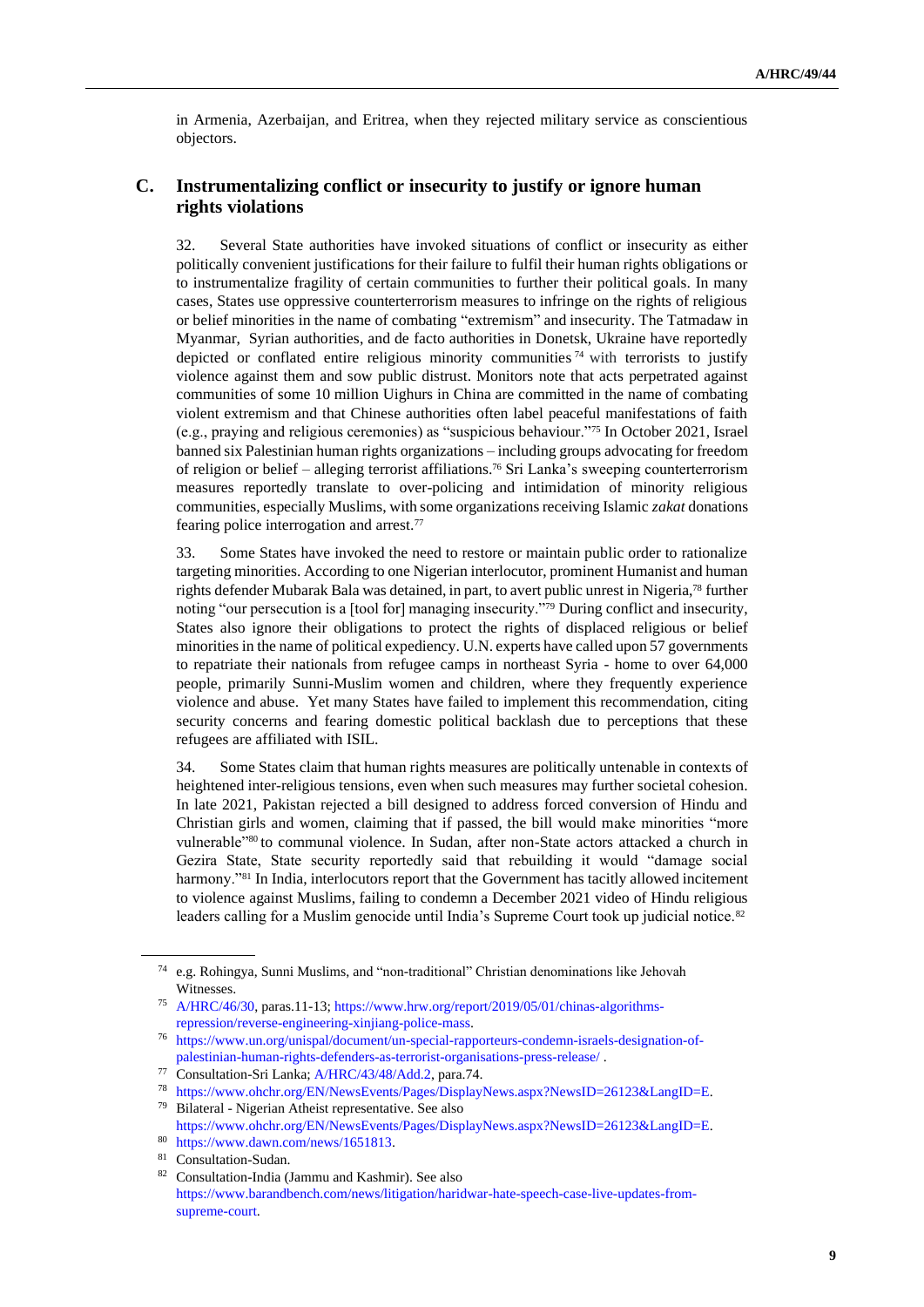35. Moreover, the COVID-19 pandemic and its myriad containment responses have had profound implications worldwide, especially in societies struggling with conflict or insecurity. The pandemic has given rise to states of emergency that States have exploited in these contexts to justify new restrictions on rights of religious or belief minority communities, many of whom face existing rights restrictions and other forms of deprivation. In Sri Lanka, authorities have restricted exercise of funeral and burial rituals of Christian and Muslim minorities, including through mandatory cremation, purportedly as a COVID-19 health measure. <sup>83</sup> During COVID-19, India has increased restrictions on movements of the predominantly Muslim Kashmiri population, already under strict lockdown since the 2019 revocation of Kashmir's special autonomous status, and sent more troops.<sup>84</sup> These measures, combined with Internet shutdowns, have hampered Kashmiris' ability to protect themselves from the virus or receive outside help.<sup>85</sup>

36. In several crisis-affected regions, the State, media, and public have scapegoated faith minorities as a primary source and spreader of the COVID-19, with States deliberately shifting blame for their failures to historically vilified and vulnerable populations. 86 In Pakistan, influencers have referred to COVID-19 as the "Shi'a Virus."<sup>87</sup> In Sri Lanka, India, and Myanmar, State and non-state actors have accused Muslim minorities of importing the virus or increasing infection rates, sometimes with deadly consequences.<sup>88</sup> Social media has proven a dangerous tool for spreading these conspiracy theories, with the "corona jihad" hashtag (#coronajihad) going viral on Twitter in India after the Government announced high infection rates in the Muslim population.

### **D. Compounding factors**

#### **(i) Shrinking political and civic space**

37. Minority/majority power dynamics are often most stark during conflict and insecurity. The most politically marginalized are particularly susceptible to rising insecurity, with violence and discrimination frequently representing a continuation rather than a break from recent history - and often "compounding" vulnerability. Shrinking of political and civic space may silence minorities, limiting their avenues to advocate and enact change that could mitigate insecurity and its adverse effects. For example, some States deliberately disenfranchise religious or belief minorities by denying citizenship and restricting their electoral rights.<sup>89</sup> Myanmar has denied citizenship to the predominantly Muslim Rohingya minority since 1982. In India, authorities omitted Muslim migrants from citizenship fasttracking and excluded Bengali-speaking Muslims from the national citizen registry.<sup>90</sup> In Pakistan, minority Ahmadis must renounce their faith to vote in general elections, leading many to forego the right and many political parties not bothering to campaign to Ahmadis or advocate for their concerns.

38. Other political exclusion and disempowerment tools include replacing, arbitrarily detaining, or murdering political leaders that represent minorities or restricting their appointment to prominent positions. For instance, in Afghanistan, the Taliban has replaced Shi'a Hazara officials at the sub-national level with Pashtun Taliban supporters, often from outside of the region - through a policy to replace one ethno-religious minority with another to seize local power.<sup>91</sup> In Israel, Muslim leaders have criticized the Ministry of Interior for appointing non-Muslims – mostly Druze former military officers – to head its Muslim Affairs

<sup>83</sup> [AL LKA 8/2020.](https://spcommreports.ohchr.org/TMResultsBase/DownLoadPublicCommunicationFile?gId=25738)

<sup>84</sup> [https://freedomhouse.org/country/india/freedom-world/2021.](https://freedomhouse.org/country/india/freedom-world/2021)

<sup>85</sup> [https://minorityrights.org/2020/06/18/kashmir-a-tale-of-two-lockdowns/.](https://minorityrights.org/2020/06/18/kashmir-a-tale-of-two-lockdowns/)

<sup>86</sup> [https://opendocs.ids.ac.uk/opendocs/bitstream/handle/20.500.12413/16502/IDSB52.1\\_10.190881968-](https://opendocs.ids.ac.uk/opendocs/bitstream/handle/20.500.12413/16502/IDSB52.1_10.190881968-2021.111.pdf?sequence=1&isAllowed=y) [2021.111.pdf?sequence=1&isAllowed=y.](https://opendocs.ids.ac.uk/opendocs/bitstream/handle/20.500.12413/16502/IDSB52.1_10.190881968-2021.111.pdf?sequence=1&isAllowed=y)

<sup>87</sup> [https://opendocs.ids.ac.uk/opendocs/bitstream/handle/20.500.12413/16502/IDSB52.1\\_10.190881968-](https://opendocs.ids.ac.uk/opendocs/bitstream/handle/20.500.12413/16502/IDSB52.1_10.190881968-2021.111.pdf?sequence=1&isAllowed=y) [2021.111.pdf?sequence=1&isAllowed=y.](https://opendocs.ids.ac.uk/opendocs/bitstream/handle/20.500.12413/16502/IDSB52.1_10.190881968-2021.111.pdf?sequence=1&isAllowed=y)

<sup>88</sup> [A/HRC/46/30,](https://undocs.org/Home/Mobile?FinalSymbol=A%2FHRC%2F46%2F30&Language=E&DeviceType=Desktop) para.21. See als[o https://www.amnesty.org/en/location/asia-and-the-pacific/south](https://www.amnesty.org/en/location/asia-and-the-pacific/south-asia/india/report-india/)[asia/india/report-india/,](https://www.amnesty.org/en/location/asia-and-the-pacific/south-asia/india/report-india/) [https://minorityrights.org/2020/12/20/hate-speech-myanmar/.](https://minorityrights.org/2020/12/20/hate-speech-myanmar/)

<sup>89</sup> e.g. Pakistan, Israel, Afghanistan, West Papua.

<sup>90</sup> [A/HRC/46/30,](https://www.ohchr.org/EN/HRBodies/HRC/RegularSessions/Session46/Documents/A_HRC_46_30.docx) para.41.

<sup>&</sup>lt;sup>91</sup> Consultation-Afghanistan.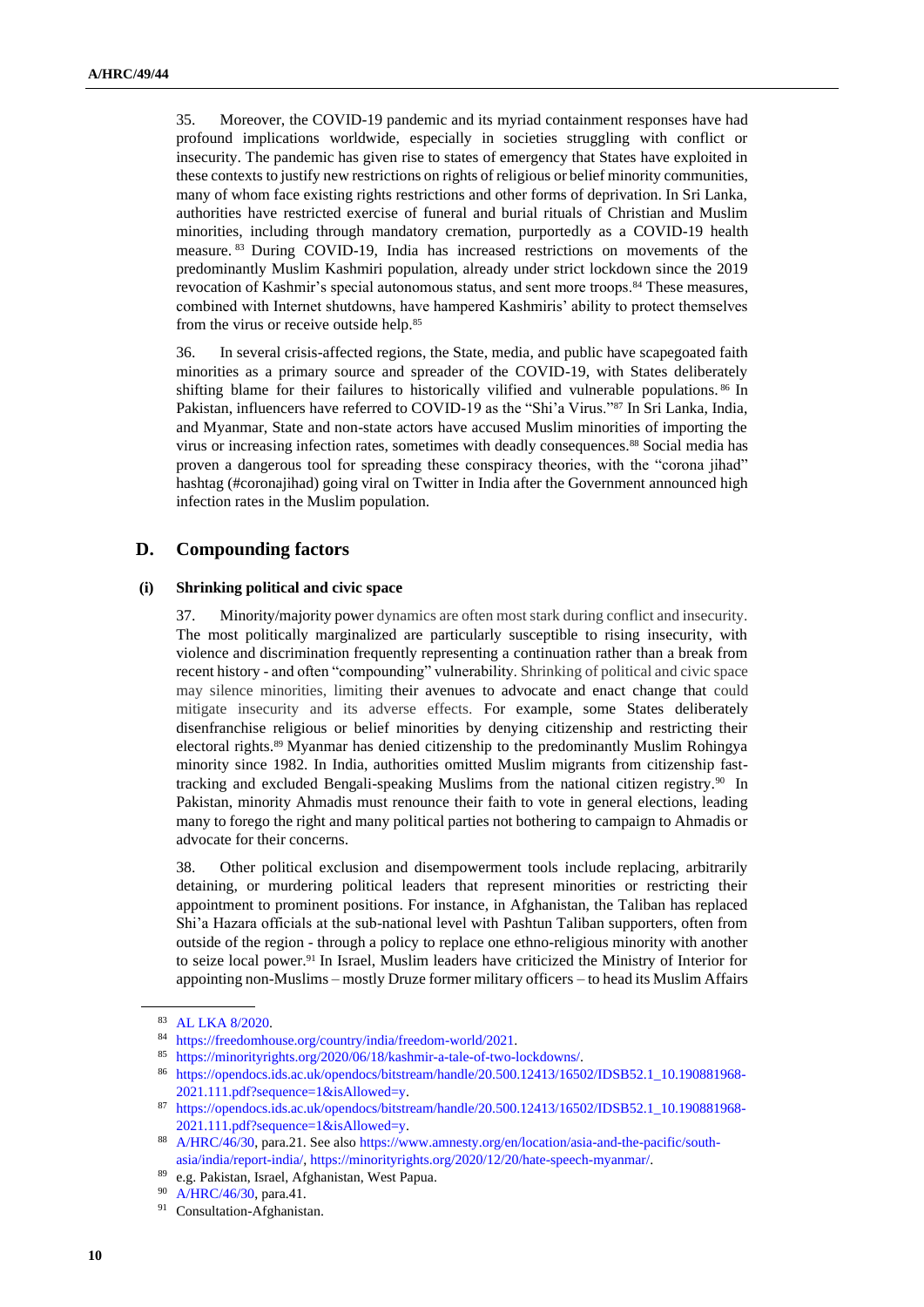Department. In Kashmir, armed forces have arrested local politicians, by invoking the Public Safety Act that permits them to imprison someone for up to two years without a charge or trial, following the forces' dispatch to quell protests and unrest sparked by the Government's introduction of controversial amendments to the Indian Constitution.<sup>92</sup>

39. The Special Rapporteur is concerned at reports of States curtailing civic space by intimidating religious or belief minorities, including through surveillance –– making individuals fear repercussions for expressing their faith.<sup>93</sup> In West Papua, security forces have reportedly heightened their physical presence and surveillance of church meetings and services, instilling fear among attendees. Reportedly, the "space for democracy is being shut down" too, with Internet restrictions and strict limits on physical access to West Papua for human rights observers and humanitarian workers limiting the Indigenous population's ability to access advocacy and support. <sup>94</sup> Other States have restricted Internet access, including blackouts, as tools to limit religious or belief minorities' ability to readily seek help within and beyond their community, contrary to freedom of expression.<sup>95</sup>

40. Religious minorities have expressed concern that social media has increasingly become a tool of censorship and surveillance, fearing retaliation from governments or non-State actors for exchanging views on human rights (West Papua) or religious matters (Donetsk, Lugansk and Crimea regions of Ukraine) or sharing religious literature (Pakistan). Religious minorities in Afghanistan and those aforementioned regions of Ukraine also shared experiences of having their phones checked by armed groups and de facto authorities for religious material. <sup>96</sup> Consequently, some avoid these platforms or self-censor, chilling freedom of expression.<sup>97</sup> The Indian state of Karnataka is allegedly attempting to single out Christian organizations, including hospitals and schools, for a census survey, amidst rising regional hostility against that minority group.<sup>98</sup> In Sri Lanka, interlocutors report that the climate of fear facing religious minorities in a post-war context with persistent discrimination and violence has led many to suspect COVID-19 contact tracing is being abused to surveil communities.<sup>99</sup>

41. In keeping with efforts to close civic spaces to religious or belief minorities, State and non-State actors also arbitrarily restrict or violate their rights to freedom of association, assembly, and movement during conflict or insecurity. In West Papua, civil militia allegedly forcibly dispersed and attacked protestors while the police watched.<sup>100</sup>

42. Civic space for minorities further shrinks where States have restricted rights-focused organizations' access to funding and resources, <sup>101</sup> such as in Pakistan where authorities reportedly characterize foreign funding as anti-government and a vehicle for external interference. Consequently, fewer local organizations are able to assist vulnerable minorities to realize and protect their human rights during times of stress.

### **(ii) Socio-economic discrimination**

43. Vulnerability of religious or belief minorities in situations of conflict or insecurity is often compounded where they experience pre-existing social and economic exclusion, including at least partly based on their religious identity. Their socio-economic marginalization may occur where they disproportionately struggle to secure income due to

<sup>92</sup> [https://www.hrw.org/news/2019/09/16/india-free-kashmiris-arbitrarily-detained;](https://www.hrw.org/news/2019/09/16/india-free-kashmiris-arbitrarily-detained) [https://www.thehindu.com/news/national/about-4000-people-arrested-in-kashmir-since-august-5](https://www.thehindu.com/news/national/about-4000-people-arrested-in-kashmir-since-august-5-govt-sources-to-afp/article61582905.ece) [govt-sources-to-afp/article61582905.ece.](https://www.thehindu.com/news/national/about-4000-people-arrested-in-kashmir-since-august-5-govt-sources-to-afp/article61582905.ece)

<sup>93</sup> West Papua; Yemen; Israel; India; Ukraine; Myanmar; Pakistan.

<sup>94</sup> Consultation-West Papua.

<sup>95</sup> e.g. Myanmar; India (Jammu and Kashmir); Nigeria.

<sup>&</sup>lt;sup>96</sup> Consultations-Ukraine; and Afghanistan.

<sup>&</sup>lt;sup>97</sup> Consultations-Pakistan; and Ukraine.

<sup>98</sup> Consultation-India (Jammu and Kashmir). See als[o https://countercurrents.org/2021/10/christians](https://countercurrents.org/2021/10/christians-under-attack-in-india/)[under-attack-in-india/.](https://countercurrents.org/2021/10/christians-under-attack-in-india/)

Consultation-Sri Lanka.

<sup>100</sup> https://humanrightspapua.org/wp-content/uploads/2020/01/images\_docs\_HumanRightsPapua2019- ICP.pdf.

<sup>101</sup> [A/HRC/20/27,](https://www.ohchr.org/documents/hrbodies/hrcouncil/regularsession/session20/a-hrc-20-27_en.pdf) para.67.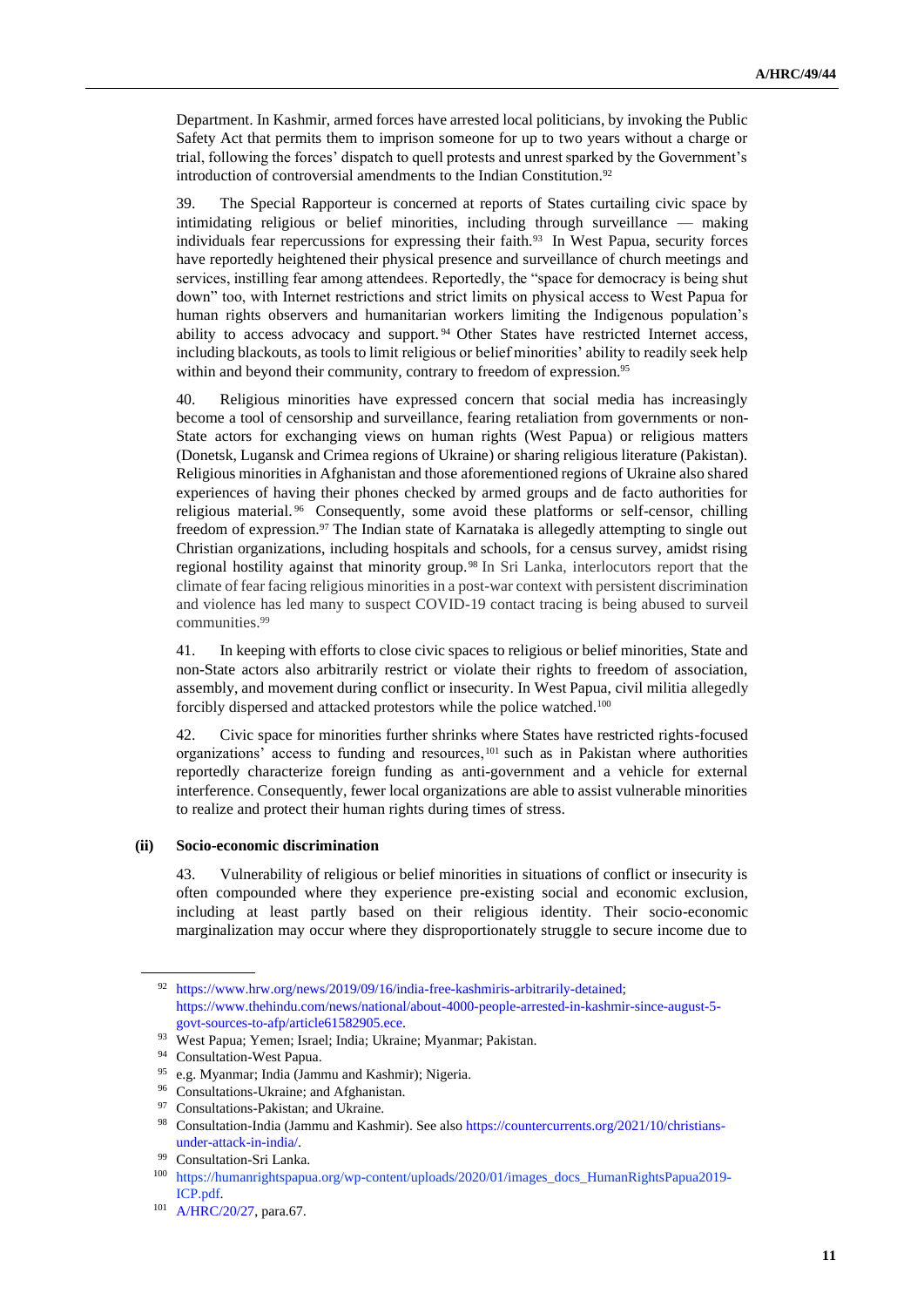systemic discrimination in accessing employment opportunities. The Special Rapporteur received reports that authorities in Nigeria's northern states restrict employment access of Christians — a situation that the U.N. Human Rights Committee considered in  $2019 - 102$ and that some private sector employers use quotas to limit employment access for Christians. <sup>103</sup> Meanwhile, the Houthis have reportedly discriminated against Baha'i communities in Yemen in seeking financial wellbeing. Authorities allegedly have not only banned banking institutions from making loans to Baha'is and arbitrarily seized their businesses and properties, but also used intimidation to discourage employers from hiring Baha'i individuals.<sup>104</sup>

44. Women from religious or belief minority communities often face additional gendered socio-economic barriers in seeking means of subsistence in times of conflict and insecurity,<sup>105</sup> including discrimination in accessing employment based on their gender and faith where actors may invoke religious precepts to justify such treatment.<sup>106</sup> The Special Rapporteur and other U.N. experts have raised concern at the de facto authority's campaign to "erase women" from Afghanistan's social, economic, and political spheres. While women's workforce participation in Afghanistan was already meagre by global standards, the International Labour Organization estimates that this rate has decreased 16% following the Taliban's takeover in August 2021 and could decrease by 28% in mid-2022. <sup>107</sup> The U.N. experts' concerns are "exacerbated in the cases of women from ethnic, religious or linguistic minorities" including Hazara, Tajik and Hindu communities.<sup>108</sup> Interlocutors also allege that Shi'a Hazara women are facing increased challenges to secure sufficient resources to survive the current humanitarian crisis.

45. Where religious or belief minorities already experience poor access to housing, education, and healthcare, these communities are likely to be more vulnerable to the disruption or interruption of these essential services during conflict and insecurity. Rights monitors report that Arab religious minorities living in Israel and Palestinians in the OPT face longstanding and systemic socio-economic discrimination in accessing those services, in addition to securing property and land rights. The Special Rapporteur has also received reports that Pakistani Ahmadi Muslims may need a non-Ahmadi ally to act on their behalf to secure rental housing because of prevailing discrimination.<sup>109</sup>

### **(iii) Humanitarian contexts**

46. In 2022, the U.N. Office for the Coordination of Humanitarian Affairs asserted that 274 million people globally need humanitarian assistance and protection to meet their survival needs, increasing from 235 million a year ago.<sup>110</sup> Since 2021, humanitarian actors reportedly face "very high constraints" in accessing the Central African Republic and Iraq and "extreme constraints" in Afghanistan, Nigeria, the OPT, Myanmar, Syria, and Yemen.<sup>111</sup> In these regions and beyond, hostilities, sanctions, counterterrorism measures, and administrative impediments are among many obstacles facing humanitarian operations, further exacerbated by COVID-19 related restrictions.<sup>112</sup>

<sup>102</sup> [CCPR/C/NGA/CO/2,](https://tbinternet.ohchr.org/_layouts/15/treatybodyexternal/Download.aspx?symbolno=CCPR/C/NGA/CO/2&Lang=En) para.44.

<sup>103</sup> Bilateral-Nigerian Christian representative.

<sup>104</sup> Consultation-Yemen. See also [A/HRC/42/CRP .1,](https://www.securitycouncilreport.org/atf/cf/%7B65BFCF9B-6D27-4E9C-8CD3-CF6E4FF96FF9%7D/A_HRC_42_CRP_1.pdf) paras.816-822, [A/HRC/45/CRP.7,](https://www.ohchr.org/Documents/HRBodies/HRCouncil/GEE-Yemen/A-HRC-45-CRP.7-en.pdf) paras.307-309[; https://sanaacenter.org/publications/main-publications/14462.](https://sanaacenter.org/publications/main-publications/14462) 

<sup>105</sup> https://opendocs.ids.ac.uk/opendocs/bitstream/handle/20.500.12413/15614/CREID\_Workin [g\\_Paper\\_2\\_Invisible\\_Targets\\_of\\_Hate.pdf?sequence=1&isAllowed=y.](https://opendocs.ids.ac.uk/opendocs/bitstream/handle/20.500.12413/15614/CREID_Working_Paper_2_Invisible_Targets_of_Hate.pdf?sequence=1&isAllowed=y)

<sup>106</sup> [A/HRC/43/48,](https://undocs.org/Home/Mobile?FinalSymbol=A%2FHRC%2F43%2F48&Language=E&DeviceType=Desktop) para.72.

<sup>107</sup> [https://www.ilo.org/wcmsp5/groups/public/---asia/---ro](https://www.ilo.org/wcmsp5/groups/public/---asia/---ro-bangkok/documents/briefingnote/wcms_834525.pdf)[bangkok/documents/briefingnote/wcms\\_834525.pdf.](https://www.ilo.org/wcmsp5/groups/public/---asia/---ro-bangkok/documents/briefingnote/wcms_834525.pdf)

<sup>108</sup> [https://www.ohchr.org/EN/NewsEvents/Pages/DisplayNews.aspx?NewsID=28029&LangID=E.](https://www.ohchr.org/EN/NewsEvents/Pages/DisplayNews.aspx?NewsID=28029&LangID=E)

<sup>109</sup> Bilateral-Pakistani Ahmadi representative.

<sup>110</sup> [https://hum-insight.info.](https://hum-insight.info/)

<sup>111</sup> [https://gho.unocha.org/trends/conflict-remains-major-driver-humanitarian-need#footnote-paragraph-](https://gho.unocha.org/trends/conflict-remains-major-driver-humanitarian-need#footnote-paragraph-16-2)[16-2;](https://gho.unocha.org/trends/conflict-remains-major-driver-humanitarian-need#footnote-paragraph-16-2)

[https://reliefweb.int/sites/reliefweb.int/files/resources/20210719\\_acaps\\_humanitarian\\_access\\_overvie](https://reliefweb.int/sites/reliefweb.int/files/resources/20210719_acaps_humanitarian_access_overview_july_2021_0.pdf) [w\\_july\\_2021\\_0.pdf.](https://reliefweb.int/sites/reliefweb.int/files/resources/20210719_acaps_humanitarian_access_overview_july_2021_0.pdf)

<sup>112</sup> [S/2021/423,](https://www.undocs.org/Home/Mobile?FinalSymbol=S%2F2021%2F423&Language=E&DeviceType=Desktop) paras.39-40.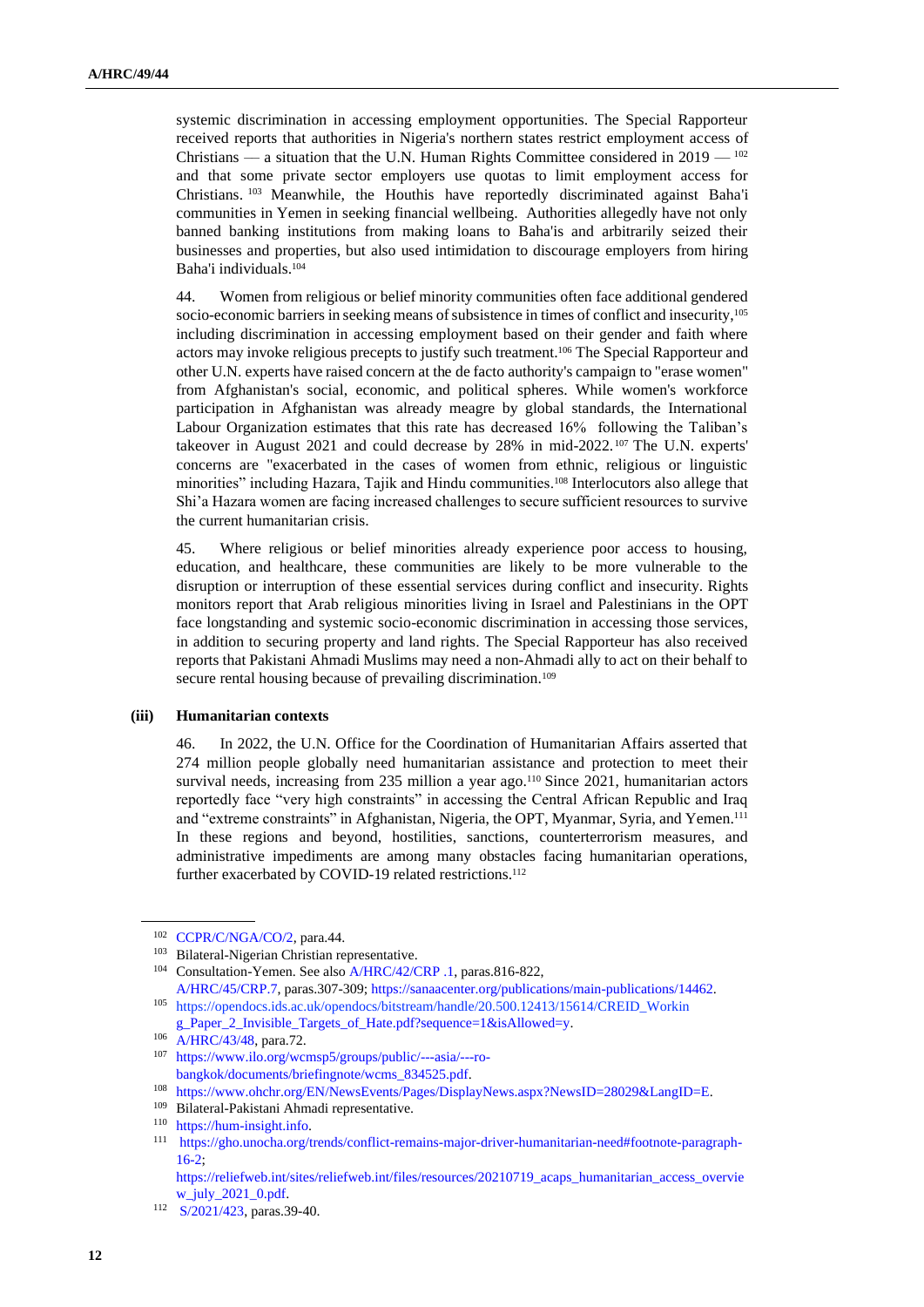47. The Special Rapporteur has received evidence that where governments or de facto authorities actively target communities with violence and persecution, they also often seek to prevent them from accessing humanitarian aid. Under the auspices of a nationwide crackdown on political dissent, the Myanmar military is reportedly preventing healthcare delivery to civilian protestors, attacking aid workers and facilities and imposing lockdown measures, travel restrictions, and other bureaucratic hurdles on humanitarian aid delivery to Rakhine and Chin States where most Rohingya Muslims and Chin Christians live or are displaced.<sup>113</sup> Conflict over economic, political, and territorial dominance has undermined humanitarian access for civilian populations and, in some cases, for minorities based on their faith identity. The Syrian authorities have allegedly delayed, denied, and instrumentalized humanitarian assistance, channelling relief to pro-government groups and governmentcontrolled areas. <sup>114</sup> In 2016, the Special Rapporteur on the human rights of internally displaced persons ("IDPs") noted allegations that the regime was actively preventing IDPs "and those from some ethnic and religious groups, notably Sunnis, from moving to government-controlled areas."<sup>115</sup>

48. The Special Rapporteur has received evidence that, in a climate of fear and intolerance, religious or belief minorities may avoid seeking humanitarian aid, fearing reprisals if they make themselves visible in this manner. In Afghanistan, the Shi'a Hazara communities reportedly rely on Sunni Pashtun "patrons" to secure humanitarian aid and avoid being identified by the Taliban. Yet having to rely on a third party makes their access to humanitarian assistance conditional on the will or capacity of said party.<sup>116</sup> In Nigeria, Christian communities reportedly avoid government-run IDPs camps where they face discriminatory access to vital relief and violence from camp officials, including SGBV.<sup>117</sup>

49. Studies also show that women in situations of conflict and insecurity may face heightened sexual and reproductive health concerns: increased risks of maternal morbidity, mortality, and SGBV; higher risks of unintended pregnancy and unsafe abortion; and unmet contraceptive needs.<sup>118</sup> The vital need for sexual and reproductive health is often particularly acute for women who suffer from conflict-related SGBV. Displaced women in Nigeria, which Boko-Haram has targeted with such violence, have also suffered from barriers in accessing vital healthcare and sexual exploitation perpetrated by IDPs camp authorities with impunity.<sup>119</sup> Refugee Rohingya women, notably those who experienced sexual violence from the Myanmar military, face significant barriers when seeking menstrual, contraceptive and abortion related services in refugee camps because of provider and community stigma.<sup>120</sup> The Taliban's newly imposed restrictions on women's access to work and movement impede engagement of women staff in healthcare and humanitarian activities in Afghanistan. <sup>121</sup> Consequently, women - who rely extensively on other women to create safe spaces for quality

<sup>113</sup> [https://www.ohchr.org/EN/NewsEvents/Pages/DisplayNews.aspx?NewsID=26842;](https://www.ohchr.org/EN/NewsEvents/Pages/DisplayNews.aspx?NewsID=26842) [https://extranet.who.int/ssa/Index.aspx;](https://extranet.who.int/ssa/Index.aspx) [https://www.msf.org/all-parties-must-ensure-unimpeded](https://www.msf.org/all-parties-must-ensure-unimpeded-access-healthcare-myanmar)[access-healthcare-myanmar;](https://www.msf.org/all-parties-must-ensure-unimpeded-access-healthcare-myanmar) [https://www.refugeesinternational.org/reports/2021/10/18/dire](https://www.refugeesinternational.org/reports/2021/10/18/dire-consequences-addressing-the-humanitarian-fallout-from-myanmars-coup)[consequences-addressing-the-humanitarian-fallout-from-myanmars-coup;](https://www.refugeesinternational.org/reports/2021/10/18/dire-consequences-addressing-the-humanitarian-fallout-from-myanmars-coup) [A/76/312,](https://www.undocs.org/Home/Mobile?FinalSymbol=A%2F76%2F312&Language=E&DeviceType=Desktop) para.70.

<sup>114</sup> [https://news.un.org/en/story/2021/02/1085062;](https://news.un.org/en/story/2021/02/1085062) [https://syriaaccountability.org/updates/2019/08/01/documents-obtained-by-sjac-show-role-of-syrian](https://syriaaccountability.org/updates/2019/08/01/documents-obtained-by-sjac-show-role-of-syrian-intelligence-in-directing-humanitarian-aid/)[intelligence-in-directing-humanitarian-aid/;](https://syriaaccountability.org/updates/2019/08/01/documents-obtained-by-sjac-show-role-of-syrian-intelligence-in-directing-humanitarian-aid/) [https://www.hrw.org/report/2019/06/28/rigging](https://www.hrw.org/report/2019/06/28/rigging-system/government-policies-co-opt-aid-and-reconstruction-funding-syria)[system/government-policies-co-opt-aid-and-reconstruction-funding-syria.](https://www.hrw.org/report/2019/06/28/rigging-system/government-policies-co-opt-aid-and-reconstruction-funding-syria)

<sup>115</sup> [https://undocs.org/A/HRC/32/35/Add.2,](https://undocs.org/A/HRC/32/35/Add.2) para.56.

<sup>116</sup> Bilateral-Afghani Shi'a Hazara representative.

<sup>117</sup> Bilateral-Nigerian Christian representative.

<sup>118</sup> [https://www.ohchr.org/EN/Issues/Women/WRGS/Pages/PeaceAndSecurity.aspx;](https://www.ohchr.org/EN/Issues/Women/WRGS/Pages/PeaceAndSecurity.aspx) [https://reproductiverights.org/wp](https://reproductiverights.org/wp-content/uploads/2020/12/GLP_GA_SRHR_FS_0817_Final_Web.pdf)[content/uploads/2020/12/GLP\\_GA\\_SRHR\\_FS\\_0817\\_Final\\_Web.pdf.](https://reproductiverights.org/wp-content/uploads/2020/12/GLP_GA_SRHR_FS_0817_Final_Web.pdf) and [https://journals.plos.org/plosone/article?id=10.1371/journal.pone.0236316.](https://journals.plos.org/plosone/article?id=10.1371/journal.pone.0236316)

<sup>119</sup> https://reproductiverights.org/sites/default/files/documents/The%20Conflict%20in%20Nort heast%20Nigeria%27s%20Impact%20on%20the%20Sexual%20and%20Reproductive%2[0Rights%20](https://reproductiverights.org/sites/default/files/documents/The%20Conflict%20in%20Northeast%20Nigeria%27s%20Impact%20on%20the%20Sexual%20and%20Reproductive%20Rights%20of%20Women%20and%20Girls_1.pdf) [of%20Women%20and%20Girls\\_1.pdf.](https://reproductiverights.org/sites/default/files/documents/The%20Conflict%20in%20Northeast%20Nigeria%27s%20Impact%20on%20the%20Sexual%20and%20Reproductive%20Rights%20of%20Women%20and%20Girls_1.pdf)

<sup>120</sup> [https://www.womensrefugeecommission.org/wp-content/uploads/2020/04/Contraceptive-Service-](https://www.womensrefugeecommission.org/wp-content/uploads/2020/04/Contraceptive-Service-Delivery-in-the-Refugee-Camps-of-Cox-s-Bazar-Bangladesh-05-2019.pdf)[Delivery-in-the-Refugee-Camps-of-Cox-s-Bazar-Bangladesh-05-2019.pdf.](https://www.womensrefugeecommission.org/wp-content/uploads/2020/04/Contraceptive-Service-Delivery-in-the-Refugee-Camps-of-Cox-s-Bazar-Bangladesh-05-2019.pdf)

<sup>121</sup> [https://www.womensrefugeecommission.org/wp-content/uploads/2021/12/Lifesaving-Humanitarian-](https://www.womensrefugeecommission.org/wp-content/uploads/2021/12/Lifesaving-Humanitarian-Response-for-Women-Girls-in-Afghanistan-12102021.pdf)[Response-for-Women-Girls-in-Afghanistan-12102021.pdf.](https://www.womensrefugeecommission.org/wp-content/uploads/2021/12/Lifesaving-Humanitarian-Response-for-Women-Girls-in-Afghanistan-12102021.pdf)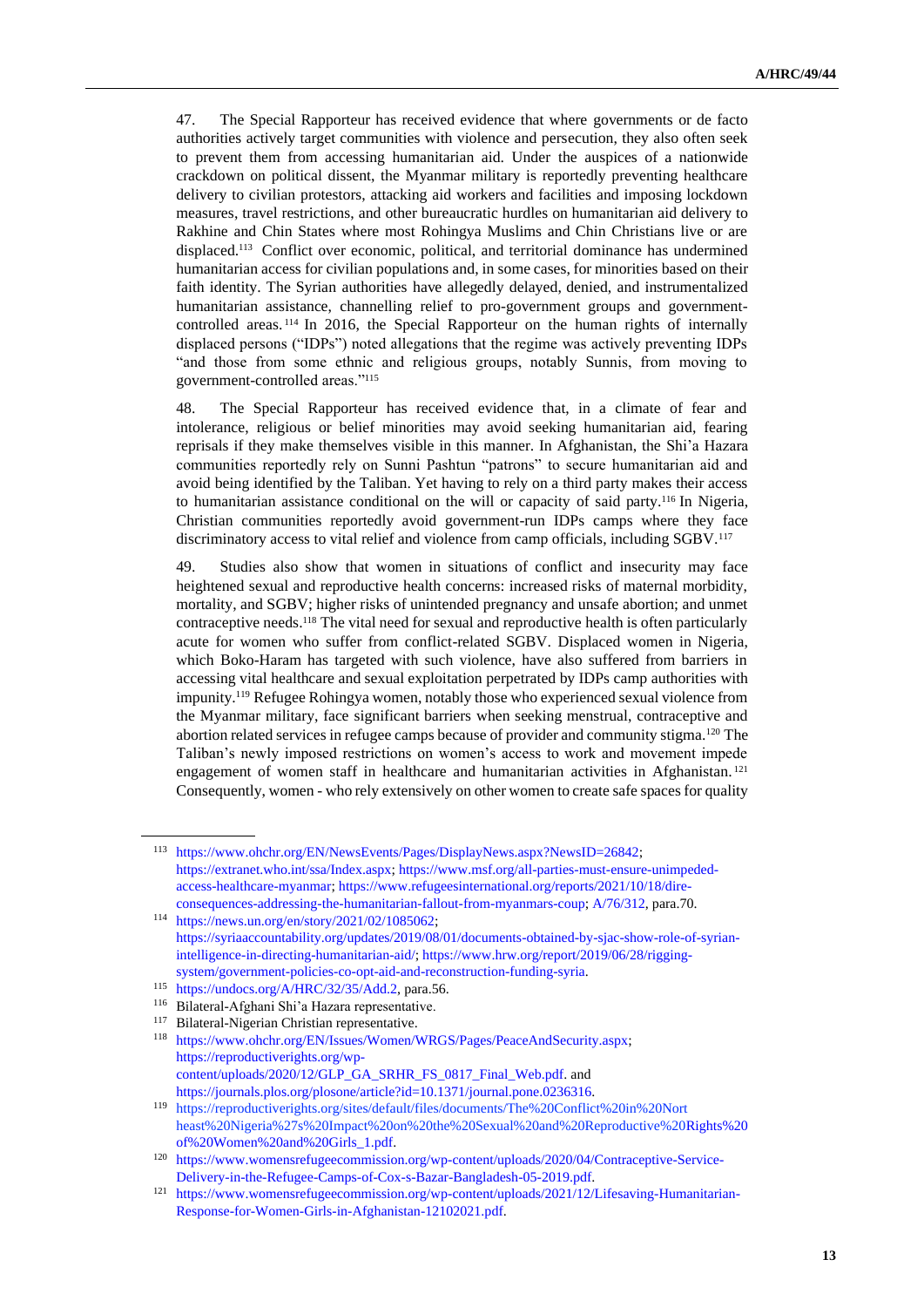care, including sexual and reproductive healthcare - face further obstacles to obtaining essential services in an already dismal situation.<sup>122</sup>

50. The Special Rapporteur echoes the concerns of humanitarian experts and actors that while "neutrality" is a fundamental pillar of humanitarian aid delivery, it should not mean "religiously blind." <sup>123</sup> It is essential for humanitarian actors to pay attention to both appropriate treatment of affected communities' religious beliefs and practices and religious diversity in humanitarian settings.<sup>124</sup> Since humanitarian actors may operate in conflict and insecure contexts driven, at least partly, by marginalization and persecution of communities based on their religious or belief identity, they should consider these identities in programmatic and policy responses. This would help in identifying and addressing minorities' specific challenges in equally accessing humanitarian aid.<sup>125</sup>

#### **(iv) Barriers to effective resettlement, reintegration, and remedy**

51. In 2021, UNHCR estimated that 1.4 million of over 30.5 million refugees and asylum seekers need resettlement, and an estimated 15.7 million are in a "protracted refugee situation."<sup>126</sup> Reportedly, some States have constructed their asylum seeker policy based on notions about which religious or belief communities will successfully "integrate;" characterizing some as a threat while depicting others as "good refugees," with discriminatory consequences. Following the European Union's pledge to resettle and relocate additional refugees in need of protection,<sup>127</sup> several Member States, including Hungary, Slovakia, Cyprus, and Czech Republic, reportedly announced that they would favour admitting non-Muslim refugees, particularly Christians, citing concerns about cultural cohesion. In 2015, Australia announced that it would prioritize Christians in its Syrian refugee resettlement program. The U.S. Government made a similar pledge in 2017, with Christian refugees reportedly constituting most of those granted asylum in subsequent years.<sup>128</sup>

52. Other host States may ignore the religious or belief identity of refugees when considering their requests for resettlement for the sake of neutrality, thereby overlooking contextual circumstances where individuals face increased risk of violence and persecution based on this identity.<sup>129</sup> The Special Rapporteur warns that prioritizing religious identity as a factor in resettlement decisions may pose challenges, especially discrimination between minorities, blindness to those most at risk,<sup>130</sup> and reliance on oversimplified understandings of conflict and persecution.

53. Rights monitors have raised concern about forced repatriations, including as part of measures in response to COVID-19, <sup>131</sup> that put refugees, including religious or belief minorities, at increased risk of discrimination, harassment, and violence and can violate the principle of non-refoulement.<sup>132</sup> Reportedly, some Syrian refugees forcibly returned from Turkey, Lebanon, and Jordan have faced arbitrary arrests, mistreatment, torture, and enforced disappearances from Syrian authorities upon their return.<sup>133</sup> In 2019, the Danish Government

<sup>122</sup> [https://www.hrw.org/report/2021/05/06/i-would-four-kids-if-we-stay-alive/womens-access-health](https://www.hrw.org/report/2021/05/06/i-would-four-kids-if-we-stay-alive/womens-access-health-care-afghanistan)[care-afghanistan.](https://www.hrw.org/report/2021/05/06/i-would-four-kids-if-we-stay-alive/womens-access-health-care-afghanistan)

<sup>&</sup>lt;sup>123</sup> Consultation-Humanitarian aid.

<sup>124</sup> [https://www.unhcr.org/admin/hcspeeches/50c84f5f9/high-commissioners-dialogue-protection](https://www.unhcr.org/admin/hcspeeches/50c84f5f9/high-commissioners-dialogue-protection-challenges-theme-faith-protection.html)[challenges-theme-faith-protection.html.](https://www.unhcr.org/admin/hcspeeches/50c84f5f9/high-commissioners-dialogue-protection-challenges-theme-faith-protection.html)

<sup>125</sup> [https://opendocs.ids.ac.uk/opendocs/bitstream/handle/20.500.12413/15718/CREID\\_Workin](https://opendocs.ids.ac.uk/opendocs/bitstream/handle/20.500.12413/15718/CREID_Workin) [g\\_Paper\\_4.pdf?sequence=1&isAllowed=y;](https://opendocs.ids.ac.uk/opendocs/bitstream/handle/20.500.12413/15718/CREID_Working_Paper_4.pdf?sequence=1&isAllowed=y) https://www.ids.ac.uk/publications/understandinginclusivity-of-religious-diversity-in[-humanitarian-response/.](https://www.ids.ac.uk/publications/understanding-inclusivity-of-religious-diversity-in-humanitarian-response/)

<sup>126</sup> [https://www.unhcr.org/60b638e37.pdf.](https://www.unhcr.org/60b638e37.pdf)

<sup>127</sup> [https://ec.europa.eu/commission/presscorner/detail/en/SPEECH\\_15\\_5421.](https://ec.europa.eu/commission/presscorner/detail/en/SPEECH_15_5421) 

<sup>128</sup> [https://www.pewresearch.org/fact-tank/2019/10/07/key-facts-about-refugees-to-the-u-s/.](https://www.pewresearch.org/fact-tank/2019/10/07/key-facts-about-refugees-to-the-u-s/)

<sup>129</sup> [HCR/GIP/04/06.](https://www.unhcr.org/40d8427a4.pdf)

<sup>130</sup> [https://www.unhcr.org/46f7c0ee2.pdf.](https://www.unhcr.org/46f7c0ee2.pdf)

<sup>131</sup> [https://www.ohchr.org/en/NewsEvents/Pages/DisplayNews.aspx?NewsID=25882&LangID=E.](https://www.ohchr.org/en/NewsEvents/Pages/DisplayNews.aspx?NewsID=25882&LangID=E)

<sup>&</sup>lt;sup>132</sup> 1951 Refugee Convention, art.33.

<sup>133</sup> [https://www.hrw.org/report/2021/10/20/our-lives-are-death/syrian-refugee-returns-lebanon-and](https://www.hrw.org/report/2021/10/20/our-lives-are-death/syrian-refugee-returns-lebanon-and-jordan)[jordan;](https://www.hrw.org/report/2021/10/20/our-lives-are-death/syrian-refugee-returns-lebanon-and-jordan) [https://reliefweb.int/sites/reliefweb.int/files/resources/amnesty-youregoingtoyourdeath.pdf;](https://reliefweb.int/sites/reliefweb.int/files/resources/amnesty-youregoingtoyourdeath.pdf)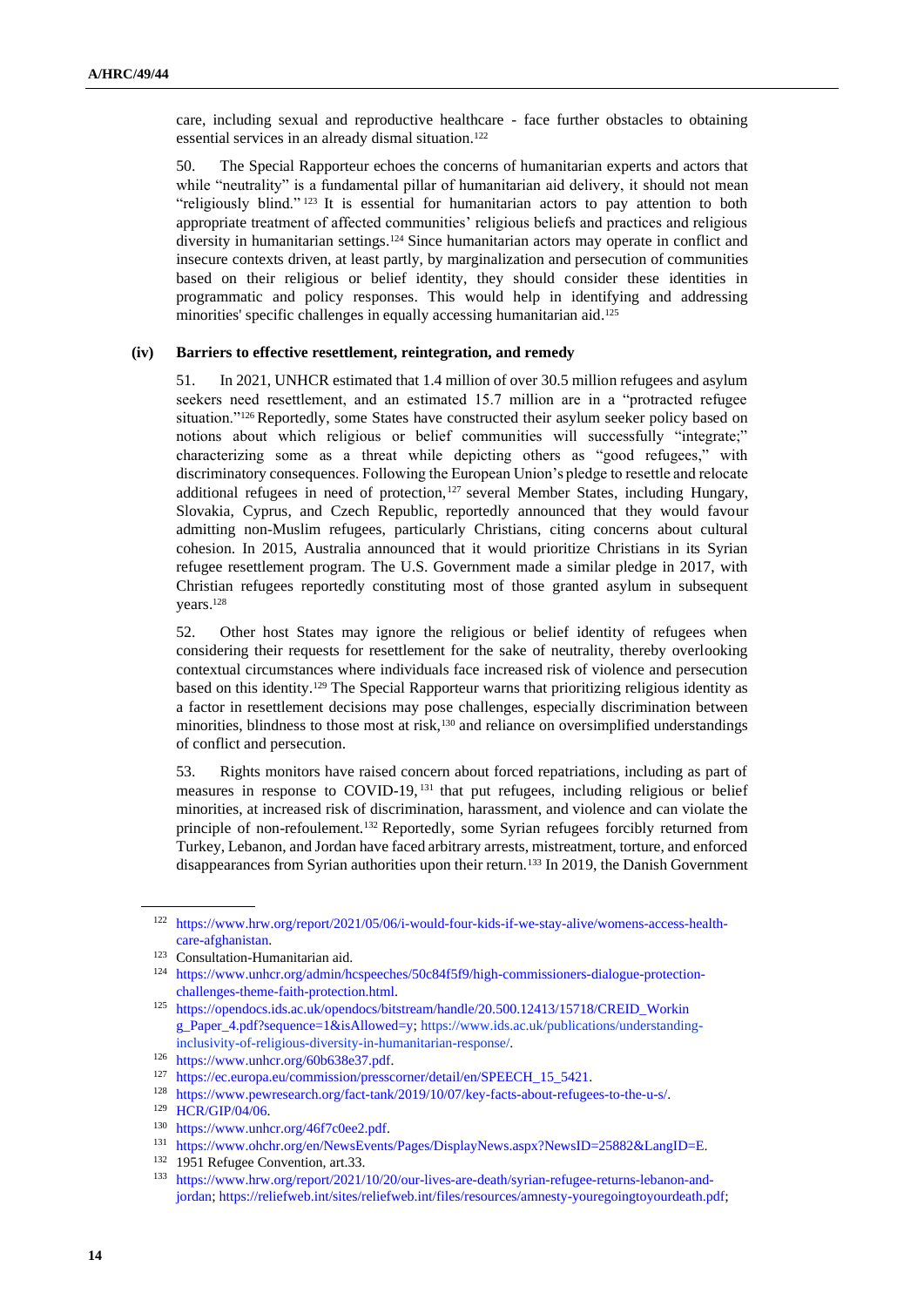officially reclassified Damascus as "safe"<sup>134</sup> and proceeded to revoke residency and work permits of approximately 400 Syrian refugees from the capital.<sup>135</sup> As of February 2022, those deportations have not commenced. In March 2019, U.N. experts raised alarm at reports of Rohingya refugees being forcibly deported from India to Myanmar, where they face potential violence and persecution from the military.<sup>136</sup> Interlocutors also have reported that security forces in India are using arbitrary detention to deter Rohingyas from fleeing to India.<sup>137</sup> In February 2021, Indian Coast Guards allegedly deliberately delayed the rescue of a drifting boat hosting 87 Rohingya refugees. Although eight people had died, Indian authorities prevented the survivors from even disembarking.<sup>138</sup>

54. Over the past decade, up to 4 million refugees and over 32 million IDPs have returned to parts of their own country where armed conflicts have concluded or diminished significantly in intensity.<sup>139</sup> Devastation and neglect in such conflict-affected areas is usually so significant that returnees find it very difficult to establish new livelihoods, access essential services, and benefit from the rule of law. Reintegration of returnees is not a simple reversal of displacement, but a dynamic process involving individuals, households, and communities that have changed because of their experience of displacement, often for protracted periods. However, insufficient trust-building and reconciliation processes and a lack of state capacity to reassume responsibility for the rights of its citizens and the rule of law frequently challenge sustainable reintegration.

55. In societies with historically limited investment in gender equality, including land rights, employment and education, women may face significant obstacles in securing income and livelihood opportunities. Without a sustainable livelihood, returning members of minority communities may need to uproot again.

56. Religious or belief minorities also frequently face barriers when accessing effective remedies in conflict, transition, and post-conflict situations. Under international law, States are obliged to provide an effective remedy to victims of human rights violations.<sup>140</sup> Remedies may differ depending on the victim's wishes and the local context. Some religious or belief minorities prioritize safe return to their homeland, rather than the prosecution of perpetrators. For example, the return of properties and businesses seized forcefully or appropriated in their absence were key to a sense of justice and future security for some Yazidi and Christian communities in Syria. <sup>141</sup> Meanwhile, some minority communities in Iraq believe that effective reconciliation must prioritize truth-finding, searches for the missing (including exhumation of mass graves) and memorialization of the dead and disappeared over criminal justice proceedings.<sup>142</sup> Yet, according to the United Nations Assistance Mission for Iraq, the Government has only made limited progress on respecting victims' rights to truth and reparation, identifying the fate of the disappeared, and holding perpetrators criminally responsible.<sup>143</sup>

57. In several regions, religious or belief minorities have asserted that domestic justice mechanisms are insufficiently independent or empowered to adjudicate cases arising from

[https://www.refugeesinternational.org/reports/2020/1/28/lebanon-crossroads-growing-uncertainty](https://www.refugeesinternational.org/reports/2020/1/28/lebanon-crossroads-growing-uncertainty-syrian-refugees)[syrian-refugees.](https://www.refugeesinternational.org/reports/2020/1/28/lebanon-crossroads-growing-uncertainty-syrian-refugees)

<sup>134</sup> [https://ecre.org/denmark-experts-contributing-to-coi-reports-condemn-decision-to-deem-damascus](https://ecre.org/denmark-experts-contributing-to-coi-reports-condemn-decision-to-deem-damascus-safe-for-return-as-unhcr-reconfirms-its-position-on-returns-to-syria/)[safe-for-return-as-unhcr-reconfirms-its-position-on-returns-to-syria/.](https://ecre.org/denmark-experts-contributing-to-coi-reports-condemn-decision-to-deem-damascus-safe-for-return-as-unhcr-reconfirms-its-position-on-returns-to-syria/)

<sup>135</sup> [https://www.thenewhumanitarian.org/news-feature/2022/1/11/how-Denmark-hard-line-Syrian](https://www.thenewhumanitarian.org/news-feature/2022/1/11/how-Denmark-hard-line-Syrian-refugees-aid-group-ethical-dilemma)[refugees-aid-group-ethical-dilemma.](https://www.thenewhumanitarian.org/news-feature/2022/1/11/how-Denmark-hard-line-Syrian-refugees-aid-group-ethical-dilemma) 

<sup>136</sup> [https://www.hrw.org/news/2021/03/10/india-halt-all-forced-returns-myanmar.](https://www.hrw.org/news/2021/03/10/india-halt-all-forced-returns-myanmar)

<sup>137</sup> [AL IND 5/2019.](https://spcommreports.ohchr.org/TMResultsBase/DownLoadPublicCommunicationFile?gId=24373)

<sup>138</sup> [UA IND 6/2021.](https://spcommreports.ohchr.org/TMResultsBase/DownLoadPublicCommunicationFile?gId=26339)

<sup>139</sup> [https://www.unhcr.org/refugee-statistics/download/?url=Zo8NDs.](https://www.unhcr.org/refugee-statistics/download/?url=Zo8NDs)

<sup>140</sup> ICCPR, art. 2(3); Convention Against Torture, art. 14; CEDAW, art. 2; International Convention on the Elimination of Racial Discrimination art. 6; Convention on the Rights of Persons with Disabilities, art. 4.

<sup>&</sup>lt;sup>141</sup> Consultation-Peacebuilding.

<sup>142</sup> Consultation-Iraq[; https://www.ohchr.org/EN/NewsEvents/Pages/IraqMassGraves.aspx](https://www.ohchr.org/EN/NewsEvents/Pages/IraqMassGraves.aspx)

<sup>143</sup> [https://www.ohchr.org/Documents/Countries/IQ/UNAMI-OHCHR-report-enforced](https://www.ohchr.org/Documents/Countries/IQ/UNAMI-OHCHR-report-enforced-disappearances.pdf)[disappearances.pdf.](https://www.ohchr.org/Documents/Countries/IQ/UNAMI-OHCHR-report-enforced-disappearances.pdf)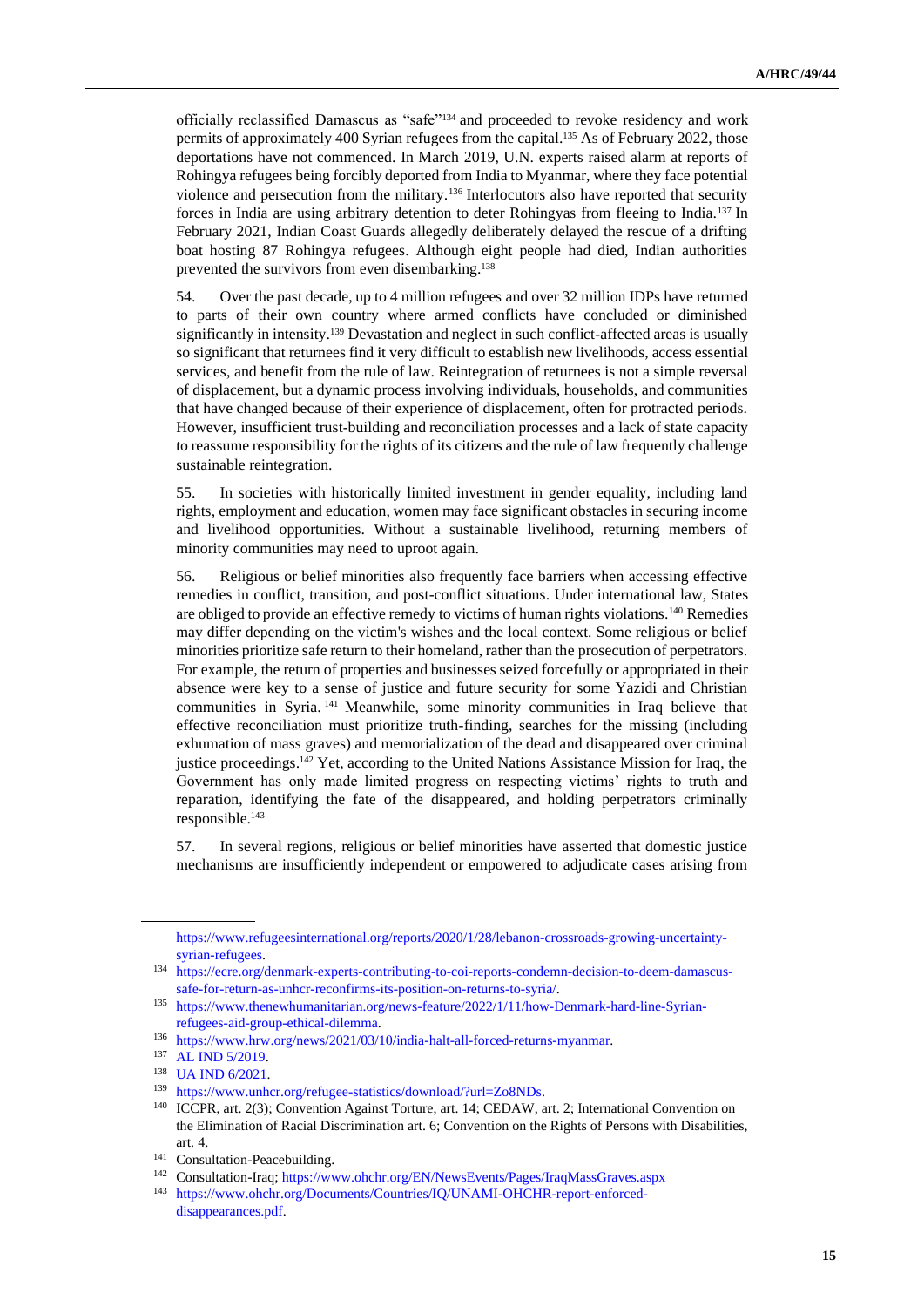conflict or insecurity effectively.<sup>144</sup> "Informal" justice mechanisms used at the community level also may have broken down during conflict or lack sufficient independence or human rights compliance to satisfy justice needs. Perhaps most critically, States may lack the will to combat impunity, especially where authorities are complicit or responsible for violating the rights of religious or belief minorities. Indian authorities have allegedly failed to address impunity for human rights violations <sup>145</sup> in Kashmir - including extra-judicial killings, enforced disappearances and rape - and have enacted special laws to impede accountability and obstruct victims' access to remedies.<sup>146</sup> Civil society in Nigeria has asserted that "wilful State negligence, at best, or complicity, at worst" contributes to the growing insecurity facing farmer and herder communities, citing the Government's failure to protect communities from violence and their "unwillingness" to investigate legitimate allegations.<sup>147</sup>

58. Some religious or belief minorities want perpetrators to face the criminal justice system, yet may become disillusioned with or disempowered by the process. For instance, some victims of ISIL say that they feel invisible in the State's prosecution of perpetrators under Iraq's 2005 Anti-Terror Law<sup>148</sup> for crimes like "membership of" or "association with" a terrorist group, rather than the specific crimes committed against them, obscuring their experiences and perpetrators' patterns of targeting certain communities.

59. Disillusionment may also stem from a Government's limited or ineffective efforts to provide remedies or an overall breakdown of institutional trust that dissuades religious or belief minorities from pursuing any formal remedies whatsoever. Even if parties may not prevent minorities from seeking justice as part of the peace strategy in Iraq, many are cynical about the overall process.<sup>149</sup> Authorities' lack of efforts to reconstruct religious and cultural sites that perpetrators co-opted, defaced, or destroyed may further erode minorities' trust and sense of belonging to their homeland.<sup>150</sup> A sense of civic belonging is also important for peacebuilding. In Nigeria, a Mercy Corps survey found that a decrease in social cohesion including intergroup trust - was "associated with a 43% to 60% increase in people's willingness to endorse violence," <sup>151</sup> further undermining peacebuilding efforts and institutional trust.

60. The role of the police, often the first link in the formal justice chain, is critical for ensuring access to effective remedies. Police officers in Pakistan and Israel have reportedly tried to avoid, ignore or actively discourage complaints from religious or belief minorities to "avoid problems," including where Government actors are allegedly responsible. <sup>152</sup> According to Minority Rights Group, over 85% of Israeli investigations into settler violence are closed without indictments and less than 2% of complaints submitted by Palestinians against settler attacks result in a conviction.<sup>153</sup>

61. As they seek remedies, religious or belief minority survivors of SGBV may face stigma from within and outside of their community. For instance, in recent cases of alleged rape within the Ahmadi community, it was reported to the Special Rapporteur that women were refused permission to go to the Pakistani police by intra-community rules.<sup>154</sup> If the woman proceeds, she risks exile from her community, including her family. At the police station, she risks structural discrimination against Ahmadis within the justice system, particularly given the present environment of escalating intolerance and insecurity. Separately, interlocutors allege that some pastors and parents of Christian women in Pakistan

<sup>144</sup> e.g. Pakistan, Iraq, Nigeria, West Papua (Indonesia), India, Sri Lanka, the OPT, and Libya.

<sup>145</sup> [https://www.ohchr.org/Documents/Countries/IN/KashmirUpdateReport\\_8July2019.pdf.](https://www.ohchr.org/Documents/Countries/IN/KashmirUpdateReport_8July2019.pdf)

<sup>146</sup> [https://www.hrw.org/reports/2006/india0906/4.htm.](https://www.hrw.org/reports/2006/india0906/4.htm)

<sup>147</sup> [https://www.crisisgroup.org/africa/west-africa/nigeria/262-stopping-nigerias-spiralling-farmer-herder](https://www.crisisgroup.org/africa/west-africa/nigeria/262-stopping-nigerias-spiralling-farmer-herder-violence)[violence.](https://www.crisisgroup.org/africa/west-africa/nigeria/262-stopping-nigerias-spiralling-farmer-herder-violence)

<sup>148</sup> [https://www.ohchr.org/Documents/Countries/IQ/UNAMI\\_Report\\_HRAdministrationJustic](https://www.ohchr.org/Documents/Countries/IQ/UNAMI_Report_HRAdministrationJustic) [e\\_Iraq\\_28January2020.pdf,](https://www.ohchr.org/Documents/Countries/IQ/UNAMI_Report_HRAdministrationJustice_Iraq_28January2020.pdf) p.4.

<sup>149</sup> Bilateral-Iraq expert.

<sup>150</sup> Bilateral-Iraq expert.

<sup>151</sup> [https://www.mercycorps.org/research-resources/religion-identity-conflict-northern-nigeria.](https://www.mercycorps.org/research-resources/religion-identity-conflict-northern-nigeria)

<sup>152</sup> <https://www.hrw.org/node/294323/printable/print>

<sup>153</sup> [https://minorityrights.org/country/palestine/.](https://minorityrights.org/country/palestine/)

<sup>154</sup> Consultation-Pakistan; and [https://www.samaaenglish.tv/news/2022/01/ahmadi-women-seek](https://www.samaaenglish.tv/news/2022/01/ahmadi-women-seek-leaderships-explanation-on-rapes-ask-tough-questions/)[leaderships-explanation-on-rapes-ask-tough-questions/](https://www.samaaenglish.tv/news/2022/01/ahmadi-women-seek-leaderships-explanation-on-rapes-ask-tough-questions/)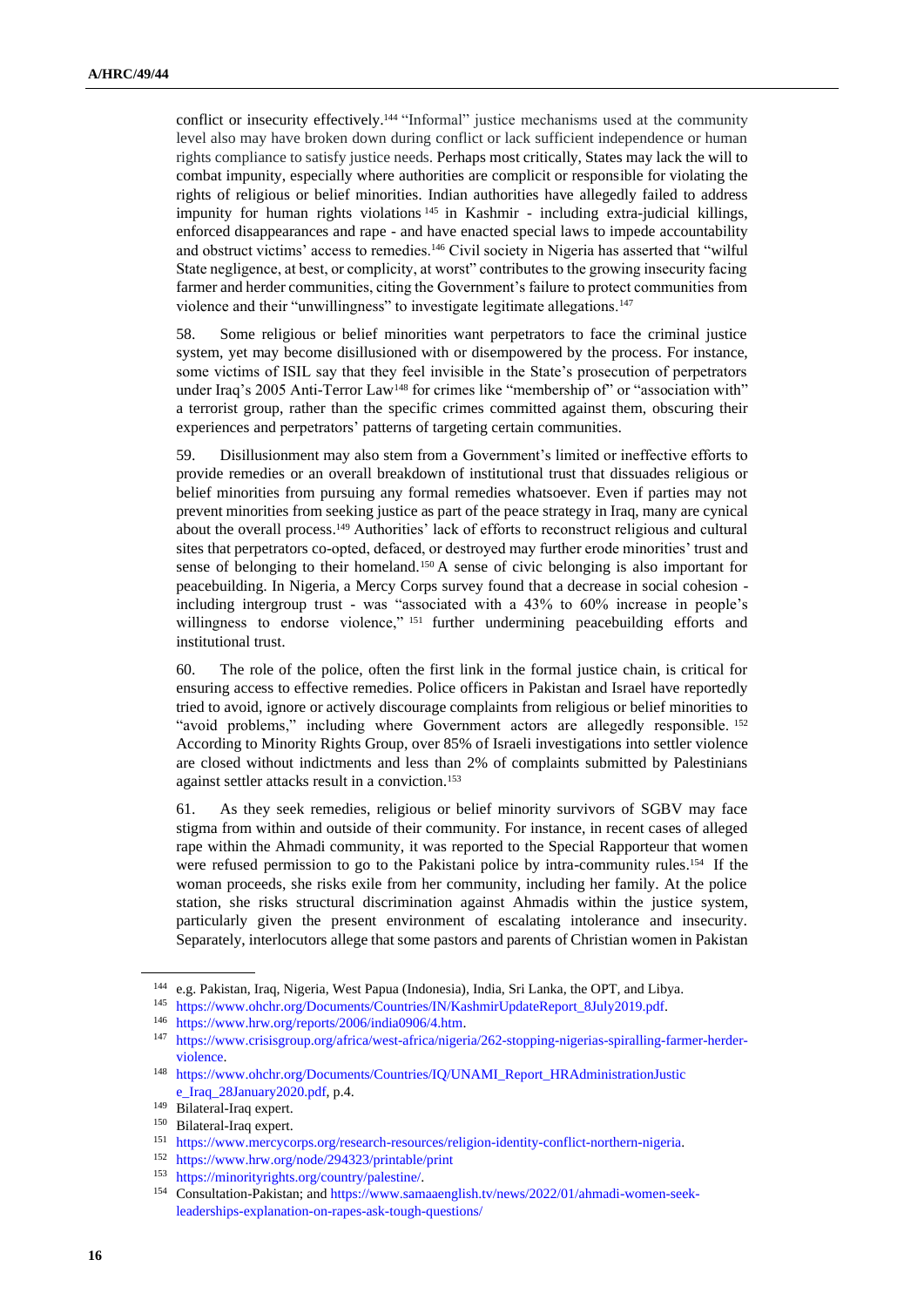have married them to Chinese men who were supposed converts, in what turned out to be a trafficking ring, targeting those women because of their poverty and vulnerability. <sup>155</sup> Moreover, many male survivors of conflict-related sexual violence also face stigma. For men, shame arises from gendered stereotypes of traditional "masculinity" that views victimhood as inconsistent with men as "powerful protectors or perpetrators of violence."<sup>156</sup>

62. Current remedies for survivors of SGBV during conflict may not account for societal pressures and stigma. While Iraq's *Law on Yazidi [Female] Survivors* is a significant step towards justice for women survivors of ISIL's crimes, including women from Yazidi, Turkman, Christian and Shabak minorities, the law does not address the situation of children born of rape.<sup>157</sup> Iraq's National Identity Card Law stipulates that a child born to one Muslim parent must be registered as Muslim, even if the mother was raped. This may force Yazidi women to choose between staying with their children or community, where the latter often does not accept children of Muslim fathers. Iraqi women from other minorities, such as Turkmen, <sup>158</sup> including those not covered under the Yazidi Survivor law, also face these challenges.

63. Facing a domestic culture of impunity for human rights violations, religious or belief minorities may turn towards international courts, or foreign domestic courts applying the principle of universal jurisdiction. Claims from or relating to the Rohingya's situation are before the International Court of Justice, <sup>159</sup> International Criminal Court <sup>160</sup> ("ICC"), and foreign courts in Argentina and the USA.<sup>161</sup> The ICC Prosecutor has concluded a preliminary examination into the situation of Nigeria, and may request Pre-Trial Chamber authorisation to conduct an investigation. And in 2021, the U.N. Investigative Team to Promote Accountability for Crimes Committed by Da'esh/ISIL confirmed that ISIL has committed genocide against Yazidi as a religious group.<sup>162</sup> Invoking universal jurisdiction on behalf of victims has proven popular amongst Yazidis and Syrians seeking a measure of justice in Western European States where they have sizeable refugee populations and special war crimes units mandated to conduct such investigations.<sup>163</sup> Seeking remedies before alternative judicial fora where domestic justice is impossible may also be considered good practice.

### **VI. Good Practice**

64. State and non-State actors have developed policies and projects widely considered as good practices for promoting and protecting religious or belief minorities' rights, including conflict prevention, humanitarian aid and peacebuilding measures. Where appropriate, practices should be adapted to the local circumstances while upholding a human rights-based approach.

65. Some States have taken steps to address violence, discrimination, and hatred against religious or belief minorities and have pledged to strengthen their efforts. Such undertakings include Italy's initiative to address discrimination based on religious identity<sup>164</sup> and Mexico's promotion of interfaith meetings to encourage religious tolerance.<sup>165</sup> Other States have taken

<sup>155</sup> [https://www.bbc.co.uk/news/world-asia-48260397;](https://www.bbc.co.uk/news/world-asia-48260397) [https://www.christianitytoday.com/news/2019/december/pakistan-christian-girls-trafficked-brides](https://www.christianitytoday.com/news/2019/december/pakistan-christian-girls-trafficked-brides-china.html)[china.html.](https://www.christianitytoday.com/news/2019/december/pakistan-christian-girls-trafficked-brides-china.html)

<sup>156</sup> [https://www.chathamhouse.org/2019/01/ignoring-male-victims-sexual-violence-conflict-short](https://www.chathamhouse.org/2019/01/ignoring-male-victims-sexual-violence-conflict-short-sighted-and-wrong)[sighted-and-wrong.](https://www.chathamhouse.org/2019/01/ignoring-male-victims-sexual-violence-conflict-short-sighted-and-wrong) 

<sup>157</sup> [https://www.ohchr.org/en/NewsEvents/Pages/DisplayNews.aspx?NewsID=27018&LangID=E.](https://www.ohchr.org/en/NewsEvents/Pages/DisplayNews.aspx?NewsID=27018&LangID=E)

<sup>158</sup> [http://eprints.lse.ac.uk/102145/.](http://eprints.lse.ac.uk/102145/)

<sup>159</sup> [https://www.icj-cij.org/en/case/178/oral-proceedings.](https://www.icj-cij.org/en/case/178/oral-proceedings) 

<sup>160</sup> [ICC-01/19-27.](https://www.icc-cpi.int/Pages/record.aspx?docNo=ICC-01/19-27)

<sup>161</sup> [https://www.justsecurity.org/78358/qa-on-court-ordering-facebook-to-disclose-content-on-myanmar](https://www.justsecurity.org/78358/qa-on-court-ordering-facebook-to-disclose-content-on-myanmar-genocide/)[genocide/.](https://www.justsecurity.org/78358/qa-on-court-ordering-facebook-to-disclose-content-on-myanmar-genocide/) 

<sup>162</sup> [https://www.un.org/press/en/2021/sc14514.doc.htm.](https://www.un.org/press/en/2021/sc14514.doc.htm)

<sup>163</sup> [https://syriaaccountability.org/wp-content/uploads/A-Step-towards-Justice1.pdf.](https://syriaaccountability.org/wp-content/uploads/A-Step-towards-Justice1.pdf)

<sup>164</sup> Submission-Italy.

<sup>165</sup> Submission-Mexico.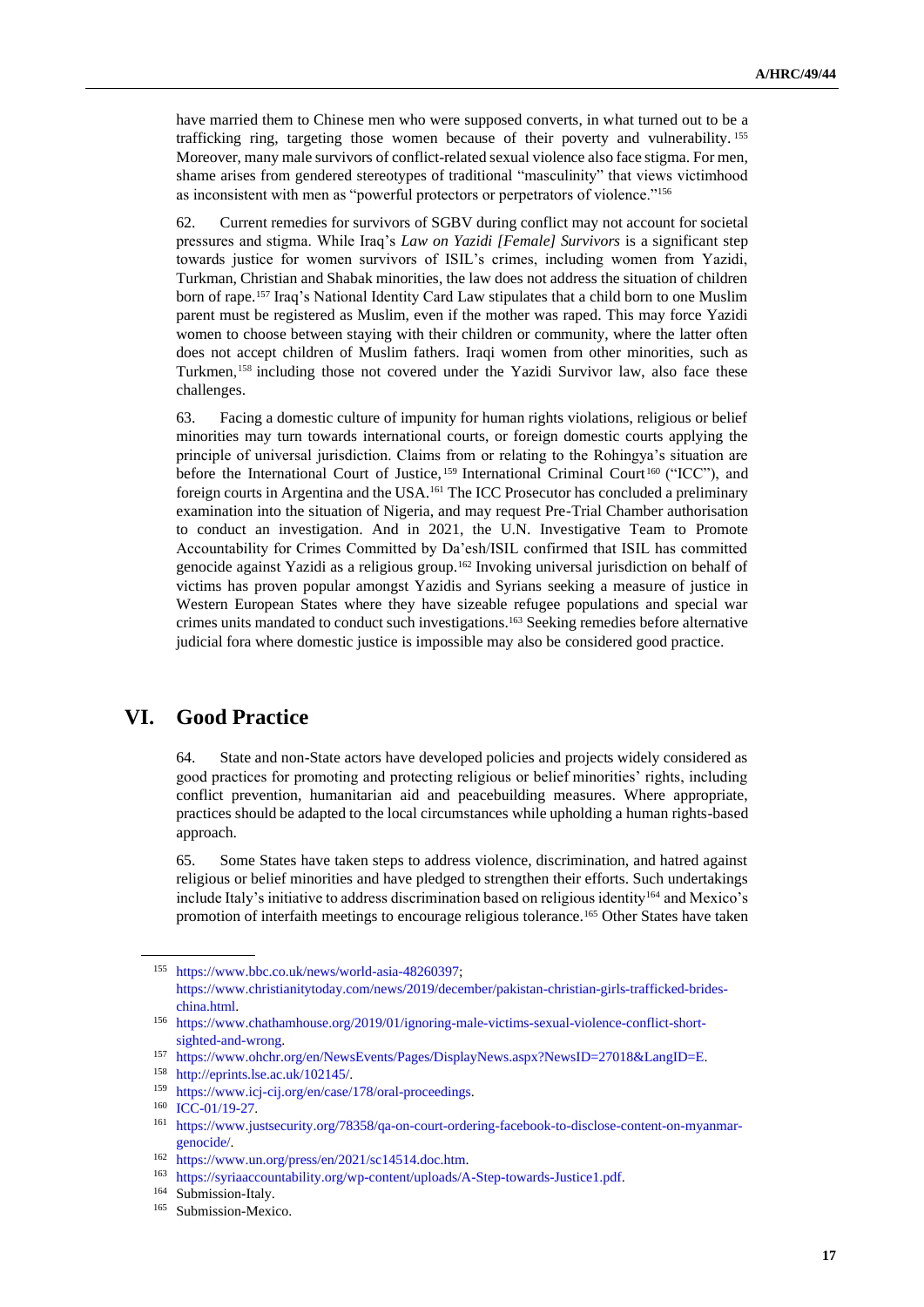steps to combat incitement to violence, intolerance and discrimination against persons based on their religion or belief, as documented through the Istanbul Process<sup>166</sup> and guided through the Rabat Plan of Action. The U.N. Office on Genocide Prevention and the Responsibility to Protect has engaged diverse actors, including faith-based and secular organizations, to develop the "Fez Plan of Action," proposing concrete steps to prevent incitement to violence that may lead to atrocity crimes. <sup>167</sup> Civil society organizations (e.g. Alliance of Iraqi Minorities) have worked on reforming education curricula to represent and respect ethnoreligious diversity.<sup>168</sup>

66. Some religious leaders, influencers and other civil society actors promote reconciliation, peacebuilding and conflict prevention through constructive discourse and other interfaith initiatives: #Faith4Rights is a human rights framework for faith-based actors to exchange practices and engage in interfaith projects, collectively promoting human rights;<sup>169</sup> the Multi-Religious Council of Leaders project examines causes of conflict to further peacebuilding efforts;<sup>170</sup> and the Network for Religious and Traditional Peacemakers gathers grassroots peacemakers and international actors to promote sustainable peace.<sup>171</sup> The Universal Code of Conduct on Holy Sites encourages engagement with faith leaders and communities to improve the protection of holy sites and reduce inter-community tensions.<sup>172</sup> Civil society has collaborated to recognize the important and positive role of women in religious peacebuilding efforts. <sup>173</sup> In Nigeria, Mercy Corps runs grassroot initiatives including communal projects and meetings where religious or belief groups can share their concerns, promoting collaboration and trust. All such constructive efforts need encouragement and support.

67. Several actors - including the U.N., States, and faith-based actors - advocate for effective remedies for religious or belief community members who have survived SGBV during conflict.<sup>174</sup> The Special Representative of the U.N. Secretary-General on Sexual Violence in Conflict has worked to eliminate stigma and ensure successful reintegration of survivors through engagement with faith leaders.<sup>175</sup> Religious influencers have also come together to endorse the UNITAD-led Interfaith Statement on the Victims of ISIL, calling for support of survivors of SGBV and their children.<sup>176</sup>

68. Supporting rehabilitation and integration of religious or belief minority refugees, the Special Rapporteur highlights efforts from civil society organizations, including in collaboration with UNHCR and its Faith Based Organization Task Force. <sup>177</sup> Several organizations partner with psychologists and provide guidance for programming approaches to mental health support for religious or belief minority refugees, which consider their faith identity and experiences. <sup>178</sup> U.N. actors are working to engage faith influencers and

<sup>166</sup> [https://www.istanbulprocess1618.info/impact/.](https://www.istanbulprocess1618.info/impact/)

<sup>167</sup> <https://www.un.org/en/genocideprevention/documents/Plan%20of%20Action%20Advance> [d%20Copy.pdf.](https://www.un.org/en/genocideprevention/documents/Plan%20of%20Action%20Advanced%20Copy.pdf)

<sup>168</sup> [https://www.usip.org/blog/2021/02/iraq-advocates-aim-reform-education-build-collective](https://www.usip.org/blog/2021/02/iraq-advocates-aim-reform-education-build-collective-)[identity.](https://www.usip.org/blog/2021/02/iraq-advocates-aim-reform-education-build-collective-identity)

<sup>169</sup> [https://www.ohchr.org/EN/Issues/FreedomReligion/faith4rights-toolkit/Pages/Index.aspx.](https://www.ohchr.org/EN/Issues/FreedomReligion/faith4rights-toolkit/Pages/Index.aspx)

<sup>170</sup> [https://www.unhcr.org/multi-religious-council-of-leaders.html.](https://www.unhcr.org/multi-religious-council-of-leaders.html)

<sup>171</sup> [https://www.peacemakersnetwork.org/.](https://www.peacemakersnetwork.org/)

<sup>172</sup> [https://www.sfcg.org/universal-code-of-conduct-on-holy-sites/.](https://www.sfcg.org/universal-code-of-conduct-on-holy-sites/)

<sup>173</sup> [https://www.usip.org/publications/2011/05/women-religious-peacebuilding;](https://www.usip.org/publications/2011/05/women-religious-peacebuilding) [https://www.usip.org/programs/women-religion-and-peace.](https://www.usip.org/programs/women-religion-and-peace)

<sup>174</sup> e.g[. https://www.gov.uk/government/publications/declaration-of-humanity-by-leaders-of-faith-and](https://www.gov.uk/government/publications/declaration-of-humanity-by-leaders-of-faith-and-leaders-of-belief)[leaders-of-belief.](https://www.gov.uk/government/publications/declaration-of-humanity-by-leaders-of-faith-and-leaders-of-belief)

<sup>175</sup> [https://www.un.org/sexualviolenceinconflict/statement/remarks-of-srsg-patten-at-the-conference-of](https://www.un.org/sexualviolenceinconflict/statement/remarks-of-srsg-patten-at-the-conference-of-religious-leaders-on-faith-and-diplomacy-an-intergenerational-dialogue-lindau-germany-4-7-october-2021-special-session-on-emerging-issues-in/)[religious-leaders-on-faith-and-diplomacy-an-intergenerational-dialogue-lindau-germany-4-7-october-](https://www.un.org/sexualviolenceinconflict/statement/remarks-of-srsg-patten-at-the-conference-of-religious-leaders-on-faith-and-diplomacy-an-intergenerational-dialogue-lindau-germany-4-7-october-2021-special-session-on-emerging-issues-in/)[2021-special-session-on-emerging-issues-in/.](https://www.un.org/sexualviolenceinconflict/statement/remarks-of-srsg-patten-at-the-conference-of-religious-leaders-on-faith-and-diplomacy-an-intergenerational-dialogue-lindau-germany-4-7-october-2021-special-session-on-emerging-issues-in/) 

<sup>176</sup> [https://www.unitad.un.org/news/iraqi-religious-authorities-adopt-interfaith-statement-victims-isil.](https://www.unitad.un.org/news/iraqi-religious-authorities-adopt-interfaith-statement-victims-isil)

<sup>177</sup> [https://globalcompactrefugees.org/article/faith-action-children-move;](https://globalcompactrefugees.org/article/faith-action-children-move) [https://globalcompactrefugees.org/article/interreligious-committee-refugee-self-sufficiency-peru.](https://globalcompactrefugees.org/article/interreligious-committee-refugee-self-sufficiency-peru)

<sup>178</sup> [https://interagencystandingcommittee.org/system/files/faith](https://interagencystandingcommittee.org/system/files/faith-sensitive_humanitarian_response_2018.pdf)[sensitive\\_humanitarian\\_response\\_2018.pdf;](https://interagencystandingcommittee.org/system/files/faith-sensitive_humanitarian_response_2018.pdf) [https://www.hi-us.org/news\\_b\\_psychological\\_support\\_for\\_rohingya\\_refugees;](https://www.hi-us.org/news_b_psychological_support_for_rohingya_refugees) [https://www.hias.org/what/psychosocial-care.](https://www.hias.org/what/psychosocial-care)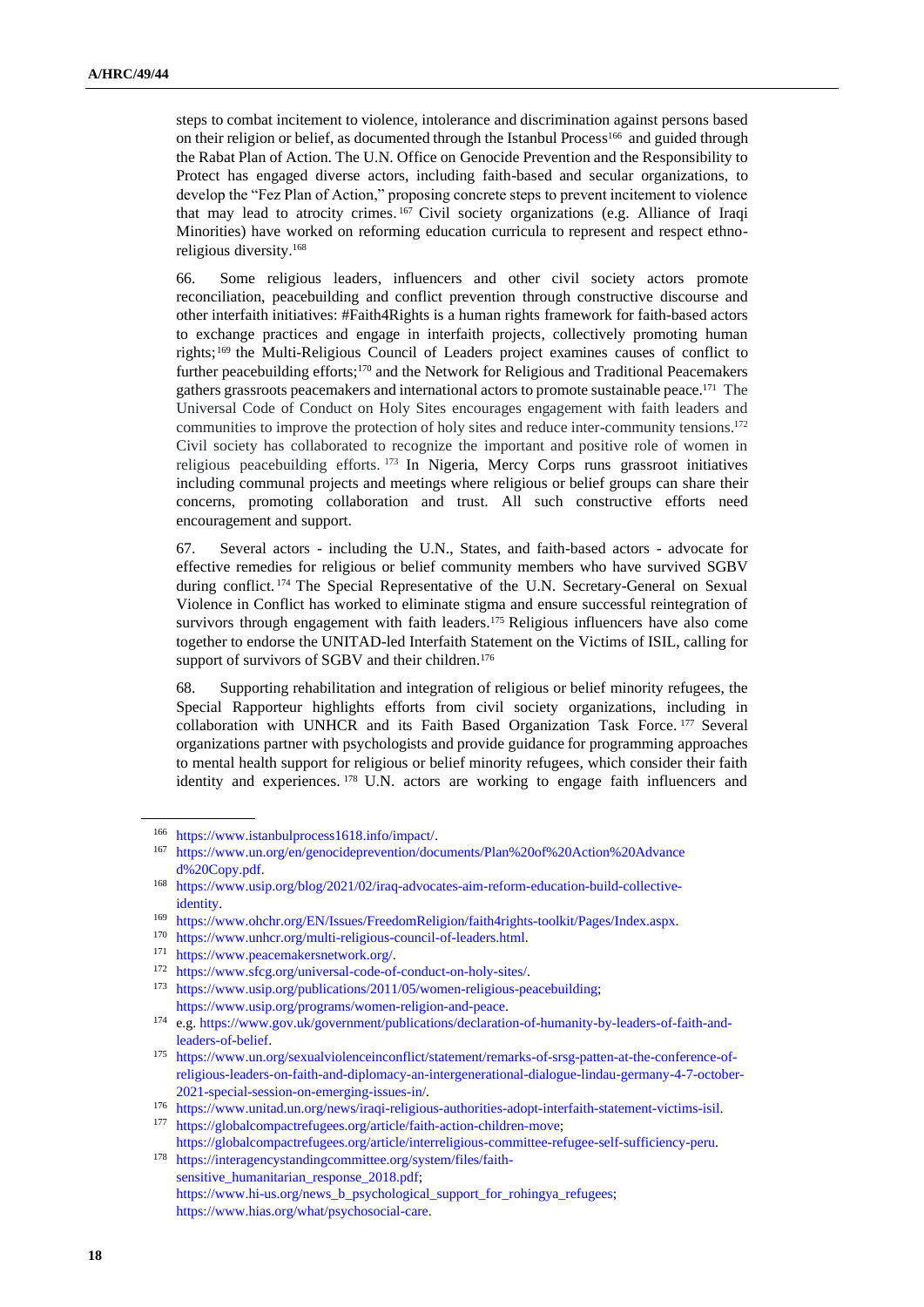communities to address specific needs of faith minorities during humanitarian responses.<sup>179</sup> The Coalition for Religious Equality and Inclusive Development also encourages humanitarian actors to rethink the "neutrality" principle and to adopt responses that are both sensitive to religious inequalities and do not exacerbate discrimination and marginalization patterns of displaced religious or belief minorities.<sup>180</sup>

69. The Special Rapporteur notes that some digital technology companies have taken limited steps to address the spread of online speech that incites violence or discrimination against religious or belief groups. Search for Common Ground, in partnership with Facebook, has carried out a project to tackle such speech and misinformation in the Central African Republic.<sup>181</sup>

70. U.N. agencies have also collaboratively developed guidelines on responsible data gathering, storing and sharing, to ensure that it does not harm those in need of humanitarian assistance, including minorities.<sup>182</sup> Yet in June 2021, UNHCR reportedly failed to uphold its own data protection safeguards in conducting full data impact assessments and receiving informed consent before it shared Rohingya refugees' biometric data with the Bangladesh Government, which subsequently shared them with Myanmar. <sup>183</sup> The International Committee of the Red Cross ("ICRC") also has data protection guidelines to safely gather information about vulnerable communities in humanitarian situations. <sup>184</sup> Despite these wellintentioned efforts, ICRC's data servers were compromised by a cyber security attack in January 2022, potentially jeopardizing personal information of over 500,000 crisisaffected people and forcing the ICRC to temporarily halt a program that reunites families.<sup>185</sup>

## **VII. Conclusions**

71. In marking the  $30<sup>th</sup>$  anniversary of the 1992 Declaration this year, it is vital to focus on the significant human rights challenges facing many religious or belief minorities during conflict and insecurity worldwide. The Special Rapporteur is deeply concerned at the scale, severity and systematic nature of human rights violations against minorities, often partly based on their faith identity at least, that may amount to atrocity crimes. Conflict and insecurity undermine enjoyment of many universal human rights, including the right to freedom of religion or belief, and can also affect religious or belief minorities alongside others by virtue of living in these fragile settings, facing challenges such as indiscriminate violence, rather than necessarily because of their faith identity. When State or non-State actors have stigmatized, scapegoated and discriminated against minorities during crises, they may compound pre-existing inequalities based on religion or belief and other identifiers, such as ethnicity, race and gender.

72. Given the global lack of comprehensive and disaggregated data on the specific needs and vulnerabilities of religious or belief minorities during crises, this report maps their diverse experiences using examples from a number of affected communities. The report cautions against homogenizing their experiences and "religionizing" conflicts, which may make conflict resolution more elusive and intractable, instead encouraging contextual analysis.

<sup>179</sup> [https://www.unhcr.org/539ef28b9.pdf.](https://www.unhcr.org/539ef28b9.pdf)

<sup>180</sup> e.g[. https://opendocs.ids.ac.uk/opendocs/handle/20.500.12413/15718,](https://opendocs.ids.ac.uk/opendocs/handle/20.500.12413/15718) [https://opendocs.ids.ac.uk/opendocs/bitstream/handle/20.500.12413/15120/CREID\\_Working\\_Paper\\_](https://opendocs.ids.ac.uk/opendocs/bitstream/handle/20.500.12413/15120/CREID_Working_Paper_1_Online.pdf?sequence=194&isAllowed=y) [1\\_Online.pdf?sequence=194&isAllowed=y](https://opendocs.ids.ac.uk/opendocs/bitstream/handle/20.500.12413/15120/CREID_Working_Paper_1_Online.pdf?sequence=194&isAllowed=y)

<sup>181</sup> [http://sfcg.org/central-african-republic/.](http://sfcg.org/central-african-republic/)

<sup>182</sup> [https://interagencystandingcommittee.org/system/files/2021-](https://interagencystandingcommittee.org/system/files/2021-02/IASC%20Operational%20Guidance%20on%20Data%20Responsibility%20in%20Humanitarian%20Action-%20February%202021.pdf) [02/IASC%20Operational%20Guidance%20on%20Data%20Responsibility%20in%20Humanitarian%](https://interagencystandingcommittee.org/system/files/2021-02/IASC%20Operational%20Guidance%20on%20Data%20Responsibility%20in%20Humanitarian%20Action-%20February%202021.pdf) [20Action-%20February%202021.pdf.](https://interagencystandingcommittee.org/system/files/2021-02/IASC%20Operational%20Guidance%20on%20Data%20Responsibility%20in%20Humanitarian%20Action-%20February%202021.pdf) See also [https://unsceb.org/sites/default/files/imported\\_files/UN-Principles-on-Personal-Data-Protection-](https://unsceb.org/sites/default/files/imported_files/UN-Principles-on-Personal-Data-Protection-Privacy-2018_0.pdf)[Privacy-2018\\_0.pdf.](https://unsceb.org/sites/default/files/imported_files/UN-Principles-on-Personal-Data-Protection-Privacy-2018_0.pdf)

<sup>183</sup> [https://www.hrw.org/news/2021/06/15/un-shared-rohingya-data-without-informed-consent.](https://www.hrw.org/news/2021/06/15/un-shared-rohingya-data-without-informed-consent)

<sup>184</sup> [https://www.icrc.org/en/document/icrc-data-protection-framework.](https://www.icrc.org/en/document/icrc-data-protection-framework)

<sup>185</sup> [https://www.icrc.org/en/document/cyber-attack-icrc-what-we-know.](https://www.icrc.org/en/document/cyber-attack-icrc-what-we-know)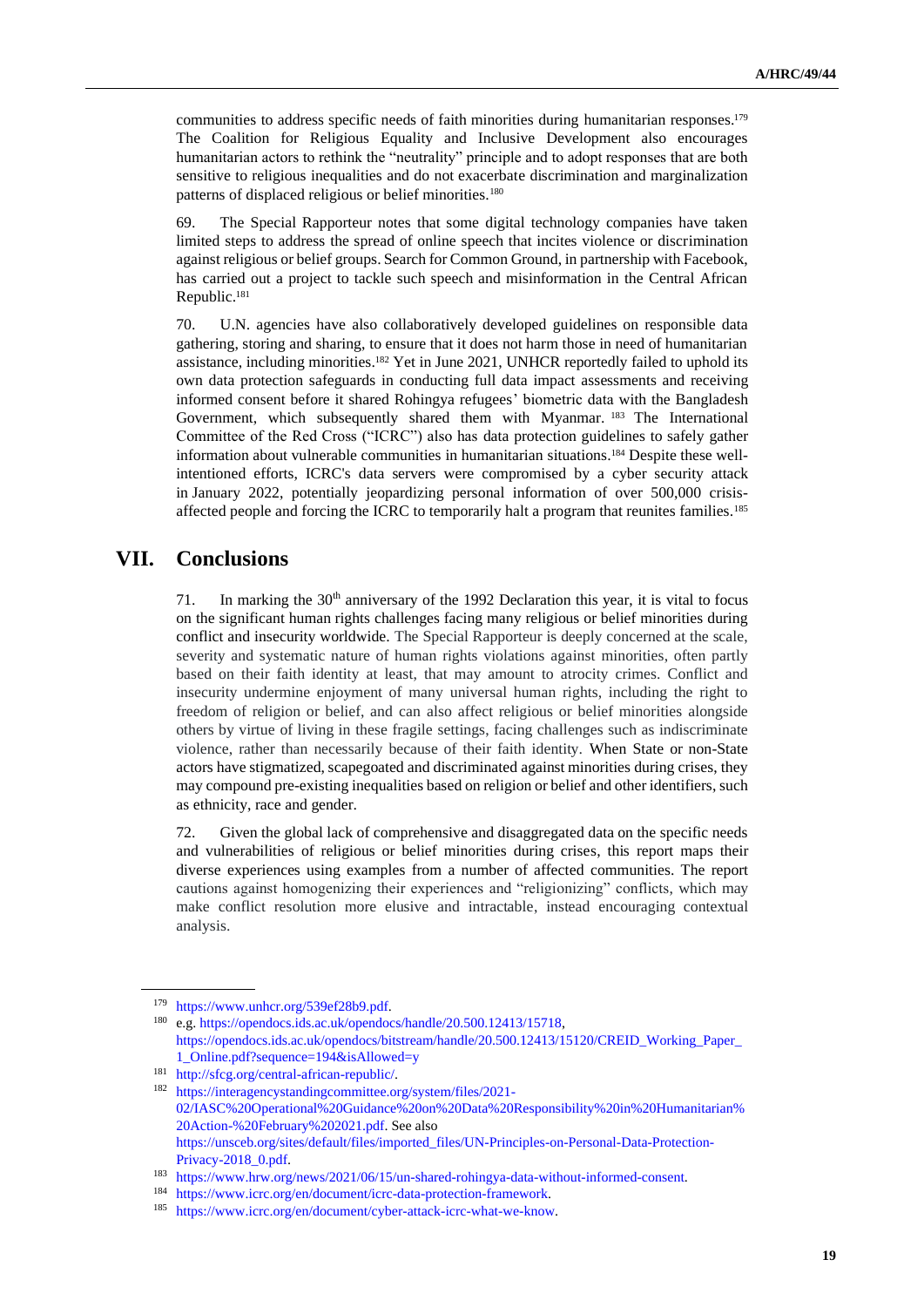73. The right to freedom of religion or belief does not give anyone the power to marginalize, suppress or carry out human rights violations against others. <sup>186</sup> Equally, the exercise of minority rights can never justify discrimination against persons within minority communities or beyond. <sup>187</sup> The notion that States, rebels, or terrorists are primarily motivated by their religious precepts to behave violently reinforces harmful tropes about some religions being "violent" in nature and to be countered – even with force.

74. As the Secretary General articulates, "[j]ustice and peace are not contradictory forces" but can "promote and sustain one another."<sup>188</sup> In this report, the Special Rapporteur provides both evidence-based analysis and practical recommendations to States and other relevant stakeholders in the hope that they can better protect and promote religious or belief minorities' rights during crises and lay the groundwork for inclusive conflict resolution and peacebuilding efforts, consistent with a human rights-based approach.

75. In 1981, the U.N. General Assembly observed that "disregard and infringement of human rights and fundamental freedoms, in particular of the right to freedom of [religion or belief], have brought, directly or indirectly, wars and great suffering to mankind."<sup>189</sup> Amidst situations of conflict and insecurity, religious or belief minority identity may mobilize a group to take up arms or generate fear that it increases their vulnerability where their community is targeted with discrimination, hostility or violence. Yet this same identity can also be a significant source of strength and solidarity with their community and society at large as they navigate the major upheaval to their livelihoods and displacement that often accompanies conflict.

76. A risk to the human rights of one community is a risk to all society. Recalling that "societies flourish when all voices are heard, when all opinions are considered; [and] when all citizens participate,"<sup>190</sup> the Special Rapporteur calls upon both State and non-State actors to uphold human rights and to respect, promote and protect diverse religious or belief systems, including of minorities, whether during war or peacetime.

## **VIII. Recommendations**

77. To address pressing concerns over alleged rights violations of persons belonging to religious or belief minorities in conflict and insecurity, the Special Rapporteur makes the following recommendations.

#### 78. *States should*:

(a) Promote and protect freedom of religion or belief for minorities by repealing anti-conversion and anti-blasphemy laws, revoking restrictions on manifestations of their religion or beliefs, and adopting comprehensive anti-discrimination laws with input from all disadvantaged groups.<sup>191</sup>

(b) Fulfil obligations to prohibit incitement (online and offline) to discrimination, hostility, or violence based on religion or belief, consistent with IHRL and standards, <sup>192</sup> and condemn and prosecute violations. This includes the weaponization of crises like the COVID-19 pandemic against religious or belief minorities.

Implement a human rights-based approach to preventing violent extremism, including supporting, financially or with other means, religious leaders, actors, and institutions that actively prevent and counter violent extremism and incitement to violence.

<sup>&</sup>lt;sup>186</sup> ICCPR art.5(1).

<sup>187</sup> [A/75/385,](https://undocs.org/A/75/385) para.11.

<sup>188</sup> [S/2004/616,](https://undocs.org/Home/Mobile?FinalSymbol=S%2F2004%2F616&Language=E&DeviceType=Desktop) para.21.

<sup>189</sup> 1981 Declaration, preamble.

<sup>190</sup> [A/HRC/16/45,](http://undocs.org/A/HRC/16/45) para.44.

<sup>191</sup> OHCHR/Equal Rights Trust, *Protecting Minority Rights: A Practical Guide to Developing Comprehensive Anti-Discrimination Legislation* (forthcoming 2022).

<sup>192</sup> [A/HRC/RES/16/18;](http://undocs.org/A/HRC/RES/16/18) [Rabat Plan of Action;](http://a/HRC/22/17/Add.4) [Beirut Declaration and its 18 Commitments on Faith for](https://www.ohchr.org/Documents/Press/Faith4Rights.pdf)  [Rights.](https://www.ohchr.org/Documents/Press/Faith4Rights.pdf)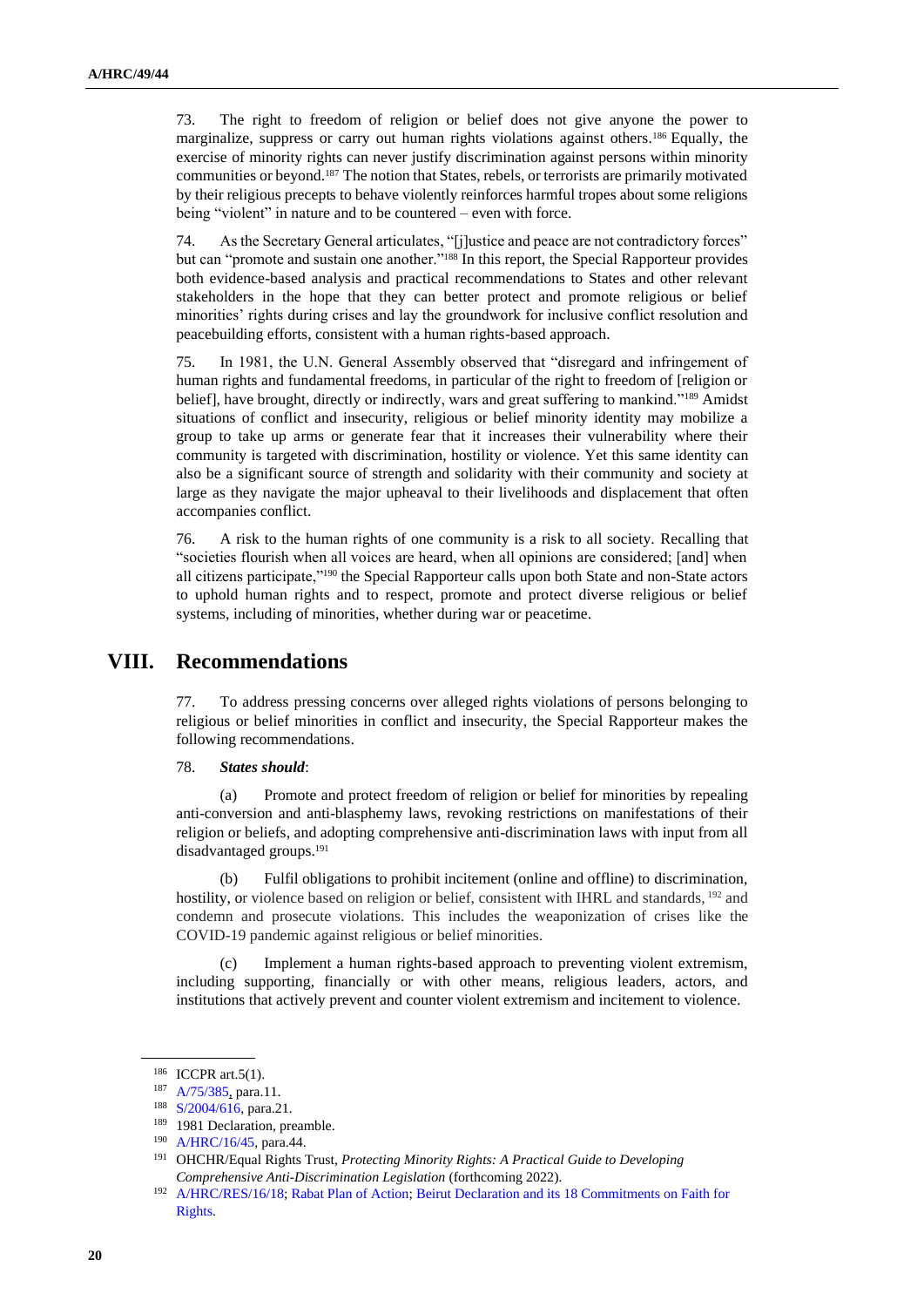(d) Ensure the effective participation of minorities, including religious or belief minorities, in peace-making, peacebuilding, and transitional justice processes, recognizing that this should be mainstreamed in moving beyond a negative peace to a sustainable, positive peace. Recalling U.N. Security Council Resolution 1325 (2000), women must have a role in promoting and maintaining peace and security.

(e) Guarantee full and unconditional access for humanitarian actors to all populations requiring assistance, without discrimination and with due attention given to religious or belief minority groups.

(f) Ensure effective access to remedies and reparations for victims of human rights violations, consistent with international principles and guidelines,<sup>193</sup> and protection in doing so, including by prosecuting violence against minorities during conflict or insecurity perpetrated by State officials or other parties. Measures must be sensitive to how deliberate targeting of people based on their faith identity cause distinctive harms.

(g) Ensure that the repatriation of religious or belief minorities displaced by conflict and insecurity, either internally or internationally, is always voluntary, safe, and sustainable. States should pay particular attention to community integration of returnees or refugees and ensure that victims of violence have adequate financial and psychological assistance available.

(h) Consider diverse structural causes of harm, including exploitation of political, economic, social, and civic governance failures to incite violence, in order to inform actionable pathways to peace and security, while tracking progress publicly. Such efforts flow from Agenda 2030 commitments and ensuring that States "leave no one behind."<sup>194</sup>

(i) Facilitate early warning and response systems through violence prevention strategies encompassing the most at-risk communities, including gendering of early warning systems to protect at-risk women.<sup>195</sup>

(j) Provide fair, non-discriminatory, and transparent processes for accessing citizenship; establish collaborative, consultative mechanisms at the national and local level for members of minorities so they can effectively influence decision-making on issues that directly affect them; and ensure a fair gender representation through special measures.

(k) Establish frameworks that allow individuals and groups to hold, change or determine their own religious or belief identities; recognizing and protecting those that exist.

(l) Implement educational programs, peer-to-peer learning and awareness-raising campaigns - including through the media - to promote mutual respect, religious diversity and human rights, with built-in feedback loops measuring impact.

#### 79. *United Nations, multilaterals and the donor community should:*

Avoid broad generalizations about the relationship between religion and conflict. Policymakers should be aware of the risks of "religionizing" situations and inadvertently perpetuating the preferred narrative of a conflict party.

(b) Increase support for local civil society organizations advocating for human rights, including of religious or belief minorities. Local organizations may supply grounded solutions, document violations and build capacity of at-risk groups, helping to break cycles of hate that State or non-State actors direct towards religious or belief minorities.

(c) Ensure relevant field-based U.N. entities have sufficient dedicated expertise on minority rights, including religious or belief minorities, and understand their integral relationship and links with broader U.N. priorities including conflict prevention and the Sustainable Development Goals.

(d) Be aware of and mitigate risks associated with collection, storage and use of attributable data sets, which may be used to discriminate against or otherwise harm religious

<sup>193</sup> [A/RES/60/147.](http://undocs.org/A/RES/60/147) 

<sup>194</sup> [https://unsdg.un.org/2030-agenda/universal-values/leave-no-one-behind.](https://unsdg.un.org/2030-agenda/universal-values/leave-no-one-behind)

<sup>195</sup> [CEDAW/C/GC/30,](http://undocs.org/CEDAW/C/GC/30) para.33.